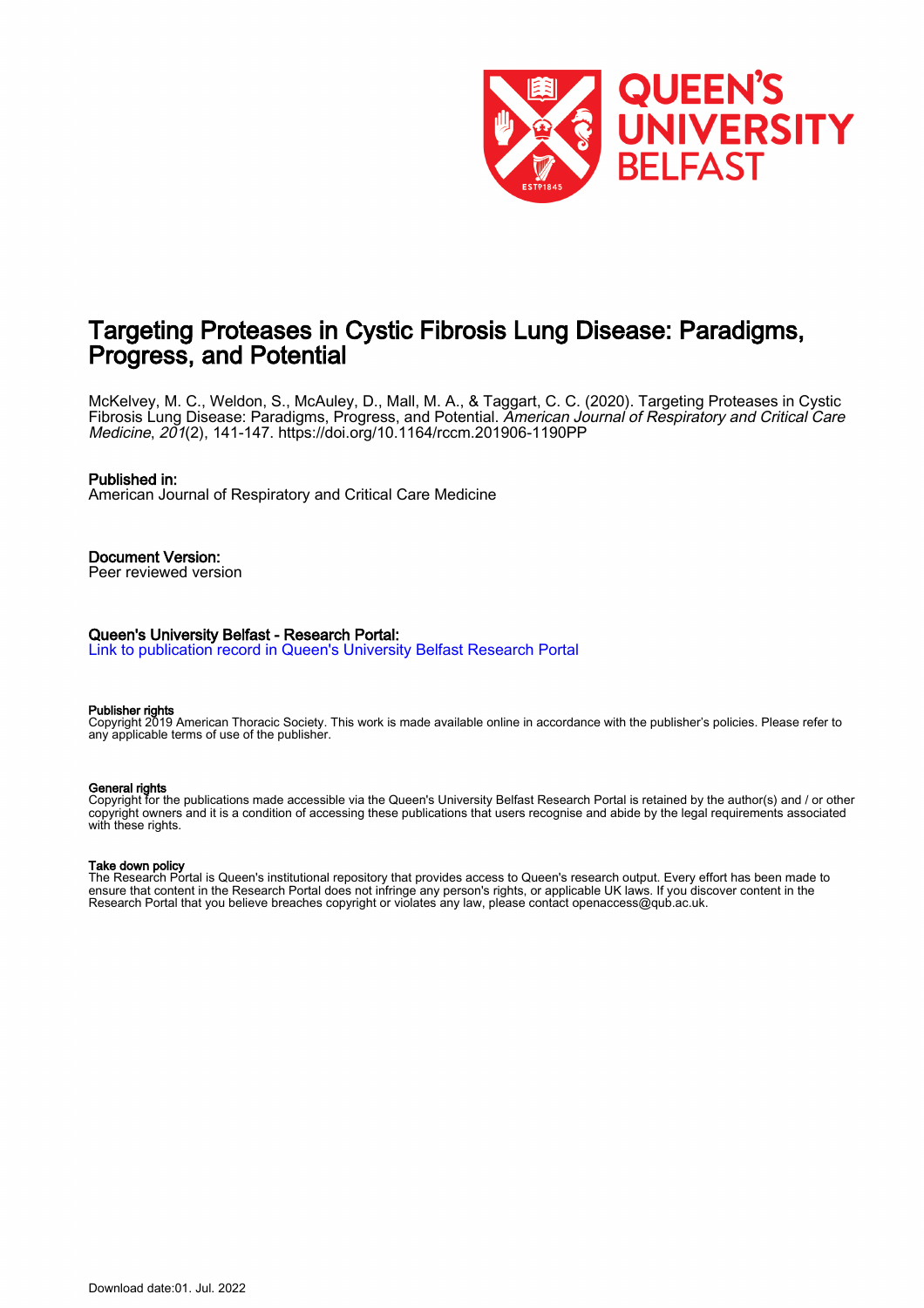| $\mathbf{1}$   | Targeting proteases in cystic fibrosis lung disease: paradigms, progress and                                                                 |  |  |
|----------------|----------------------------------------------------------------------------------------------------------------------------------------------|--|--|
| $\overline{2}$ | potential                                                                                                                                    |  |  |
| 3              |                                                                                                                                              |  |  |
| 4              | Michael C. McKelvey <sup>1</sup> , Sinéad Weldon <sup>1</sup> , Daniel F. McAuley <sup>2</sup> , Marcus A. Mall <sup>3,4,5*</sup> , Clifford |  |  |
| 5              | C. Taggart $1^*$                                                                                                                             |  |  |
| 6              |                                                                                                                                              |  |  |
| $\overline{7}$ | <sup>1</sup> Airway Innate Immunity Research (AiiR) Group, Wellcome-Wolfson Institute for                                                    |  |  |
| 8              | Experimental Medicine, School of Medicine, Dentistry and Biomedical Sciences, Queen's                                                        |  |  |
| 9              | University Belfast, Belfast, Northern Ireland.                                                                                               |  |  |
| 10             | <sup>2</sup> Wellcome-Wolfson Institute for Experimental Medicine, School of Medicine, Dentistry and                                         |  |  |
| 11             | Biomedical Sciences, Queen's University Belfast, Belfast, Northern Ireland.                                                                  |  |  |
| 12             | <sup>3</sup> Department of Pediatric Pulmonology, Immunology and Intensive Care Medicine, Charité -                                          |  |  |
| 13             | Universitätsmedizin Berlin, Berlin, Germany.                                                                                                 |  |  |
| 14             | <sup>4</sup> Berlin Institute of Health (BIH), Berlin, Germany.                                                                              |  |  |
| 15             | <sup>5</sup> German Center for Lung Research (DZL), Berlin, Germany.                                                                         |  |  |
| 16             |                                                                                                                                              |  |  |
| 17             | These authors contributed equally as senior authors                                                                                          |  |  |
| 18             |                                                                                                                                              |  |  |
| 19             | Corresponding author: Clifford C. Taggart, Airway Innate Immunity Research (AiiR) Group,                                                     |  |  |
| 20             | Wellcome-Wolfson Institute for Experimental Medicine, School of Medicine, Dentistry and                                                      |  |  |
| 21             | Biomedical Sciences, Queen's University Belfast, Belfast, Northern Ireland. E-mail:                                                          |  |  |
| 22             | c.taggart@qub.ac.uk                                                                                                                          |  |  |
| 23             |                                                                                                                                              |  |  |
| 24             | Author contributions: Conception, design and drafting of the article or revising it critically                                               |  |  |
| 25             | for important intellectual content: MCM, SW, MAM, CCT.                                                                                       |  |  |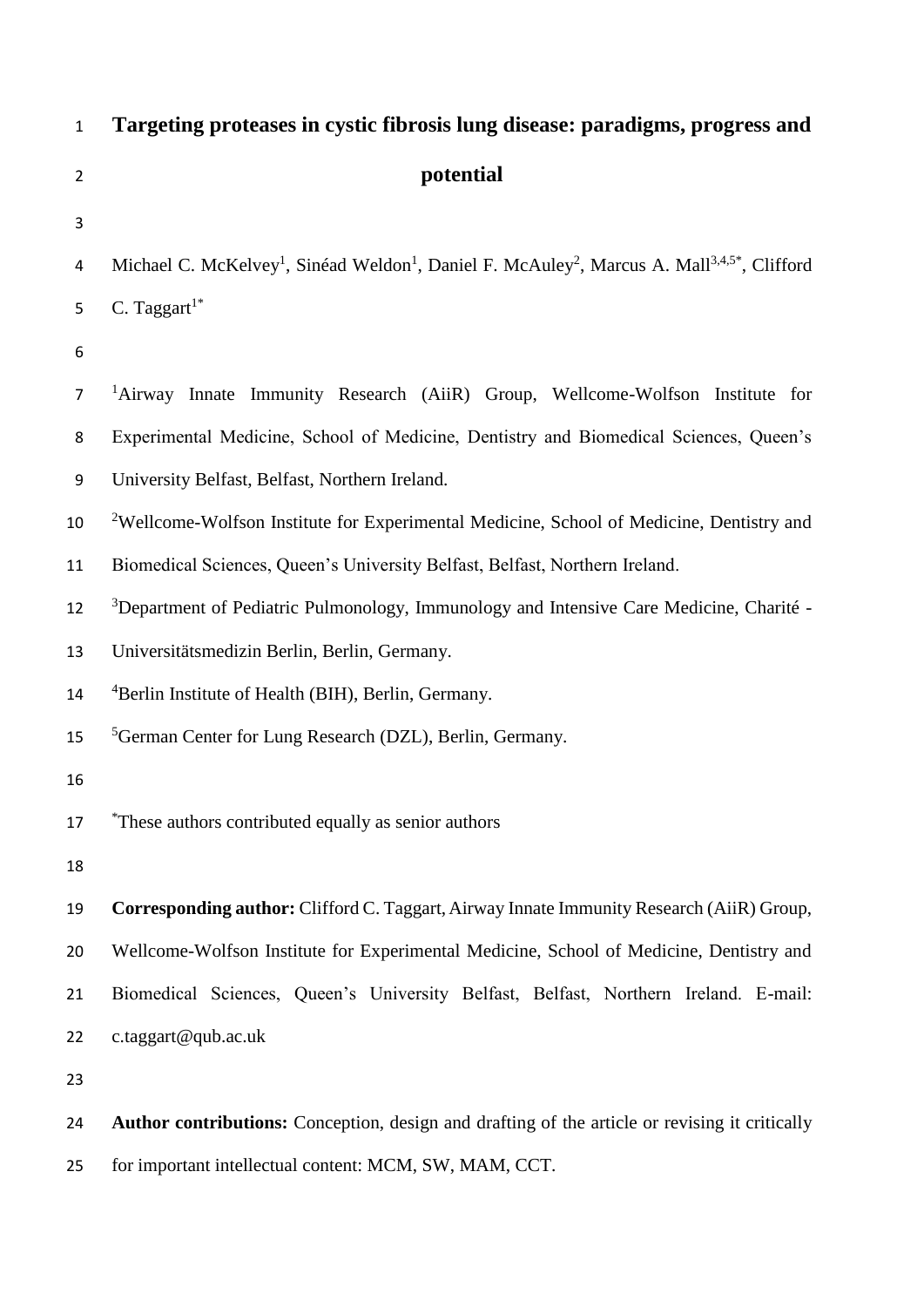| 26 | <b>Sources of support:</b> This work was supported by the Northern Ireland Department for the |
|----|-----------------------------------------------------------------------------------------------|
| 27 | Economy (studentship to MCM), Cystic Fibrosis Foundation (WELDON18G0), Medical                |
| 28 | Research Council (MR/P022847/1 CCT/SW), Rosetrees Trust (Grant A2450 CCT/SW), the             |
| 29 | German Federal Ministry of Education and Research (82DZL004A1, MAM), the German               |
| 30 | Research Foundation (SFB-TR84TP B08, MAM) and the Einstein Foundation Berlin (EP-             |
| 31 | 2017-393, MAM).                                                                               |
| 32 |                                                                                               |
| 33 | <b>Running title:</b> Proteases in cystic fibrosis lung disease                               |
| 34 |                                                                                               |
| 35 | <b>Subject descriptor:</b> 9.16 Cystic Fibrosis: Basic Studies                                |
| 36 |                                                                                               |
|    |                                                                                               |

**Word count:** 3376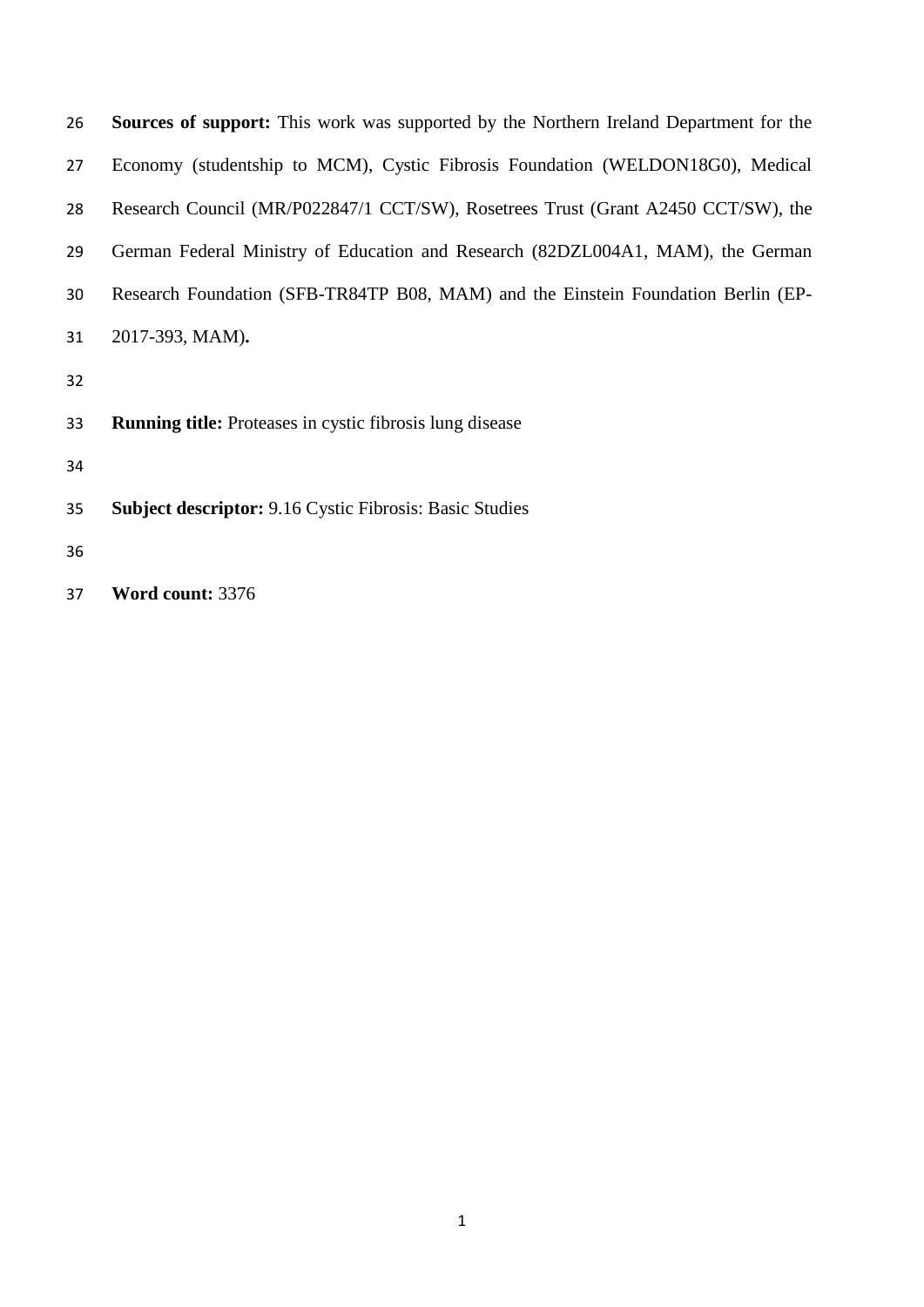### **Abstract**

 Cystic fibrosis (CF) is the most common life-limiting hereditary condition of Caucasian populations and is characterised by chronic airways inflammation driving progressive structural lung damage. Despite tremendous advances in the treatment of CF and concomitant increased life expectancy for patients, chronic lung disease remains the main cause of morbidity and mortality among CF patients. While universal restoration of cystic fibrosis transmembrane conductance regulator activity remains a future hope, novel therapies aimed at reducing or preventing chronic airways inflammation and progressive structural lung damage are required.

 It is well-established that proteolytic enzymes are important in the CF lung beyond the basic turnover of proteins and intracellular degradation of pathogens. When secreted, these enzymes play key roles in extracellular substrate modification implicated in important biological processes such as matrix and airway remodelling, goblet cell metaplasia and mucus hypersecretion, immune cell recruitment and dysregulation of epithelial ion channels. Importantly, the burden of proteases in the CF lung is significantly elevated, overwhelming the endogenous antiprotease shield. Indeed, free protease activity has emerged as a major risk factor of the onset and progression of bronchiectasis and lung function decline in patients with CF. Recent research has highlighted the importance of new players such as cathepsin S and matrix metalloprotease-12, as well as the membrane-associated activity of key proteases such as neutrophil elastase on the surface of neutrophils.

 Here, we review the current knowledge and emerging concepts of the role of host proteases in the pathogenesis of CF lung disease and their potential as therapeutic targets.

Abstract word count: 250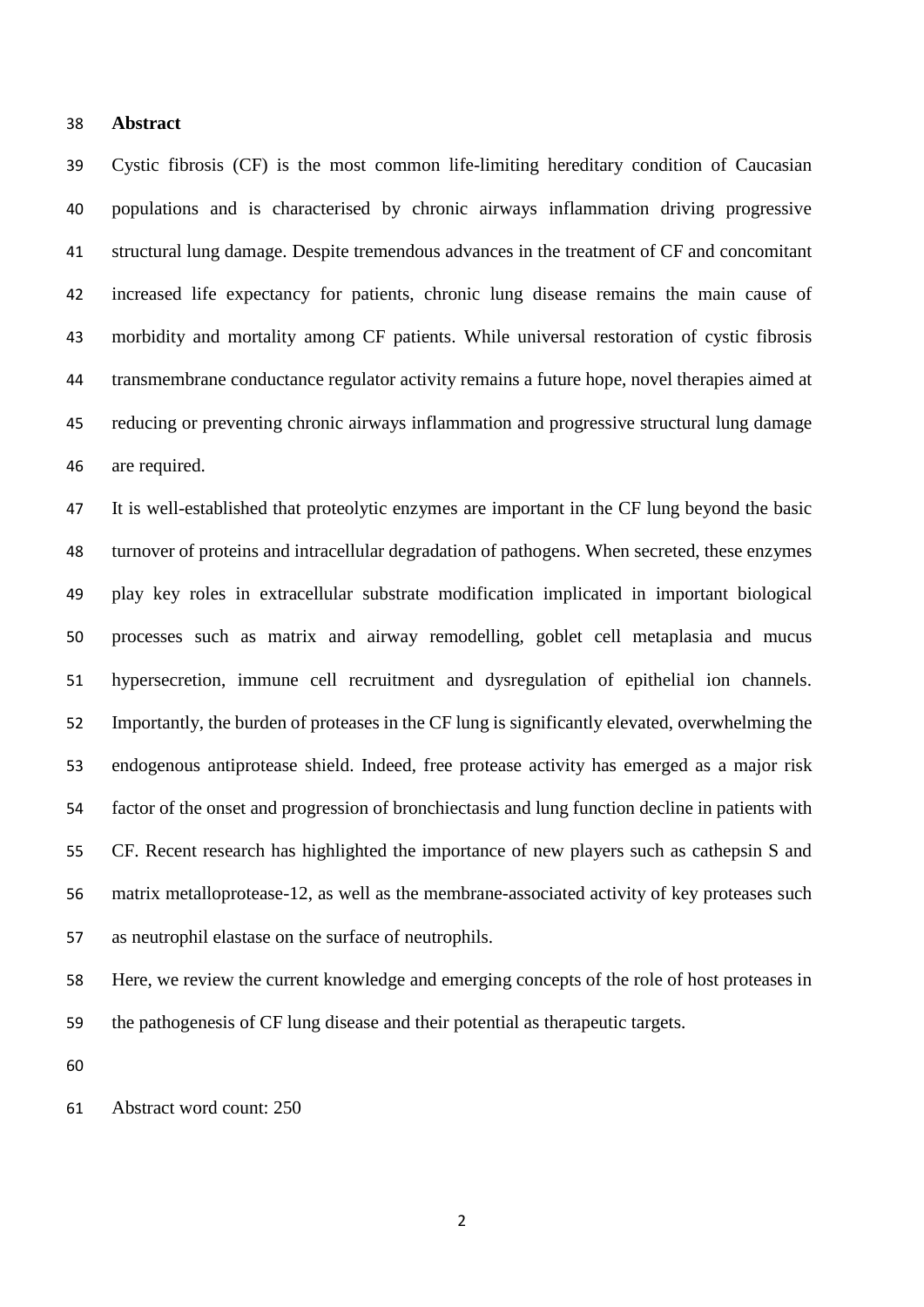### **Introduction**

 Cystic fibrosis (CF) is an autosomal recessive genetic condition, predominantly of Caucasian populations, which impacts multiple organ systems. However, it is the chronic progressive lung disease of CF that causes the greatest morbidity and mortality. The disease is caused by mutations of the cystic fibrosis transmembrane conductance regulator (*CFTR*) gene. Consequently, the function of epithelial CFTR anion (chloride and bicarbonate) channels is compromised, leading to impaired anion and fluid secretion and airway surface dehydration, which in turn results in highly viscous airway mucus and impaired mucociliary clearance, setting the stage for mucus plugging, chronic inflammation and polymicrobial infection (1). Such a state causes progressive and irreversible damage of the airways and lung parenchyma, as recruited immune cells (predominantly neutrophils) release proteases, DNA and reactive oxygen species, and promote further immune cell recruitment by cytokine signalling.

 The introduction of CFTR modulators (potentiators, correctors and amplifiers) in recent years has transformed the treatment of CF. Phase two trials of triple combination therapy suggest that a CFTR modulator therapy approach may be effective in up to 90% of CF patients (2, 3). While the emerging therapies show immense promise, there are still CF patients whose specific genotypes may not be amenable to these therapies. Furthermore, CFTR modulation alone may be insufficient to allow complete and lasting clearance of chronic airways infection and resolution of pulmonary inflammation, especially in the context of chronic CF lung disease with established structural lung damage (4). Importantly, it is unknown whether, or to what extent, these CFTR-directed therapies decrease protease activity. Until such a decrease has been demonstrated, novel antiprotease strategies are still highly relevant to limit tissue damage in CF lung disease.

 The protease-antiprotease hypothesis is a simple paradigm that attempts to explain certain disease states as a product of an imbalance of proteases and cognate antiproteases, resulting in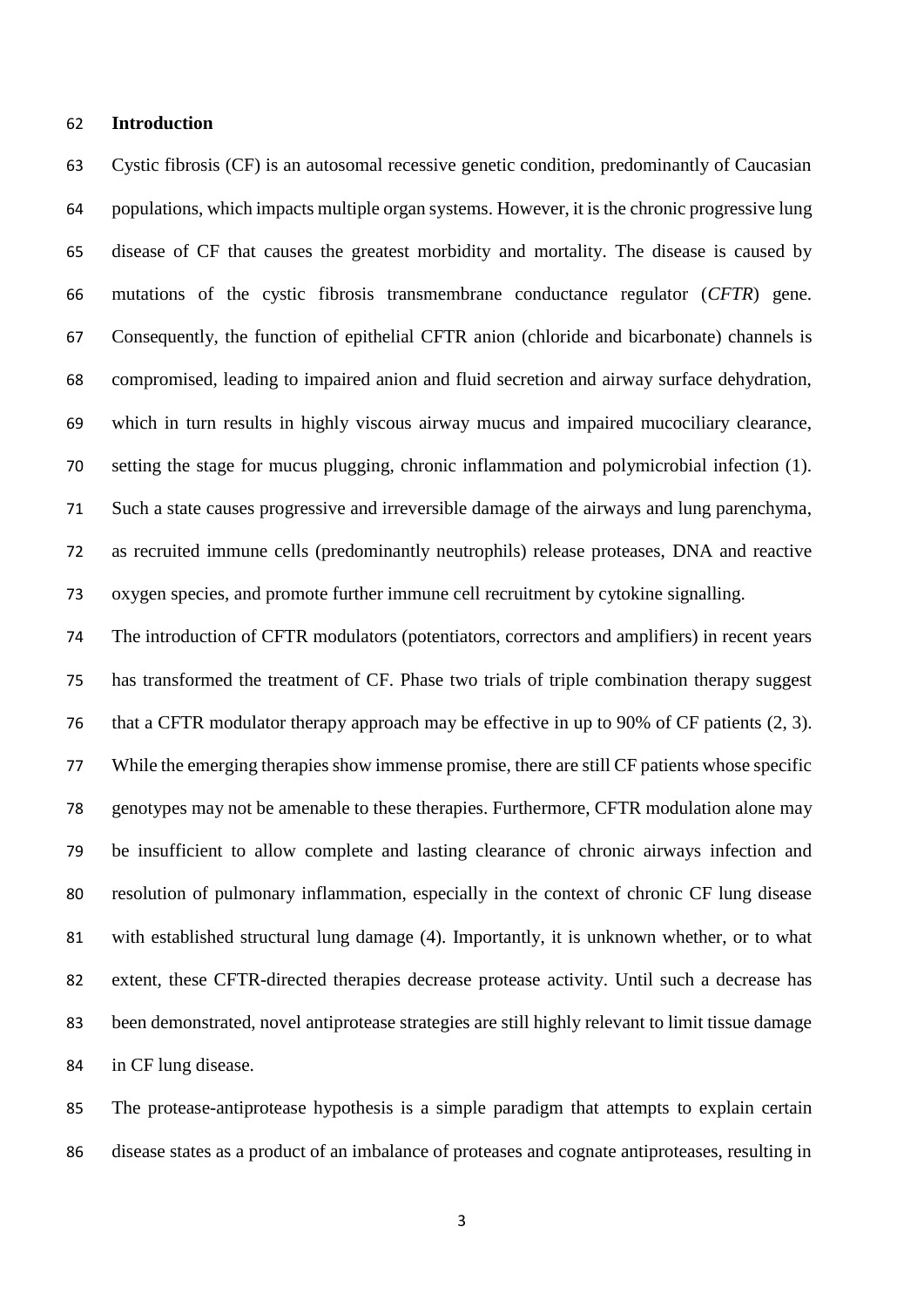elevated protease activity and damaging consequences for lung homeostasis (5). It is now well established that proteases play a significant role in the pathobiology of the CF lung (6), whether they are derived from immune cells or indeed the cells of the lung itself. The perception of these enzymes' roles has moved far beyond the terminal degradation of proteins; it is now recognised that proteases are key signalling molecules and that specific substrate cleavage can have myriad effects (7), beneficial or detrimental in the CF lung *(Figure 1)*. The use of protease inhibitor therapy may offer an alternative option in mitigating the disease state to regain homeostasis, which may go hand-in-hand with pharmacological rescue of mutant CFTR by emerging modulator therapies.

 So far, the serine protease class has drawn the most attention in CF, in particular neutrophil elastase (NE), with its free extracellular form previously thought to be the major player in CF lung disease pathogenesis. Indeed, free NE in sputum has long been known to correlate with 99 FEV<sub>1</sub> in children with CF (8) and elevated NE activity in bronchoalveolar lavage fluid at 3 months of age was found to be associated with persistent bronchiectasis by the Australian Respiratory Early Surveillance Team for Cystic Fibrosis (AREST CF) (9). However, several novel concepts are unfolding in pulmonary protease biology, which have led investigators to broaden their view beyond NE. These concepts include the redundancy of function between proteases *(Table 1)*, the *trans*-class activation of proteases, the discovery of highly active membrane-bound proteases and the emergence of new key players from the cysteine and matrix metalloprotease (MMP) classes. This review will summarise the current knowledge of host protease function in CF lung disease and how this may inform therapeutic intervention. The role of bacterial proteases in CF lies beyond the scope of this review but we direct readers to 109 the following recent references (10, 11).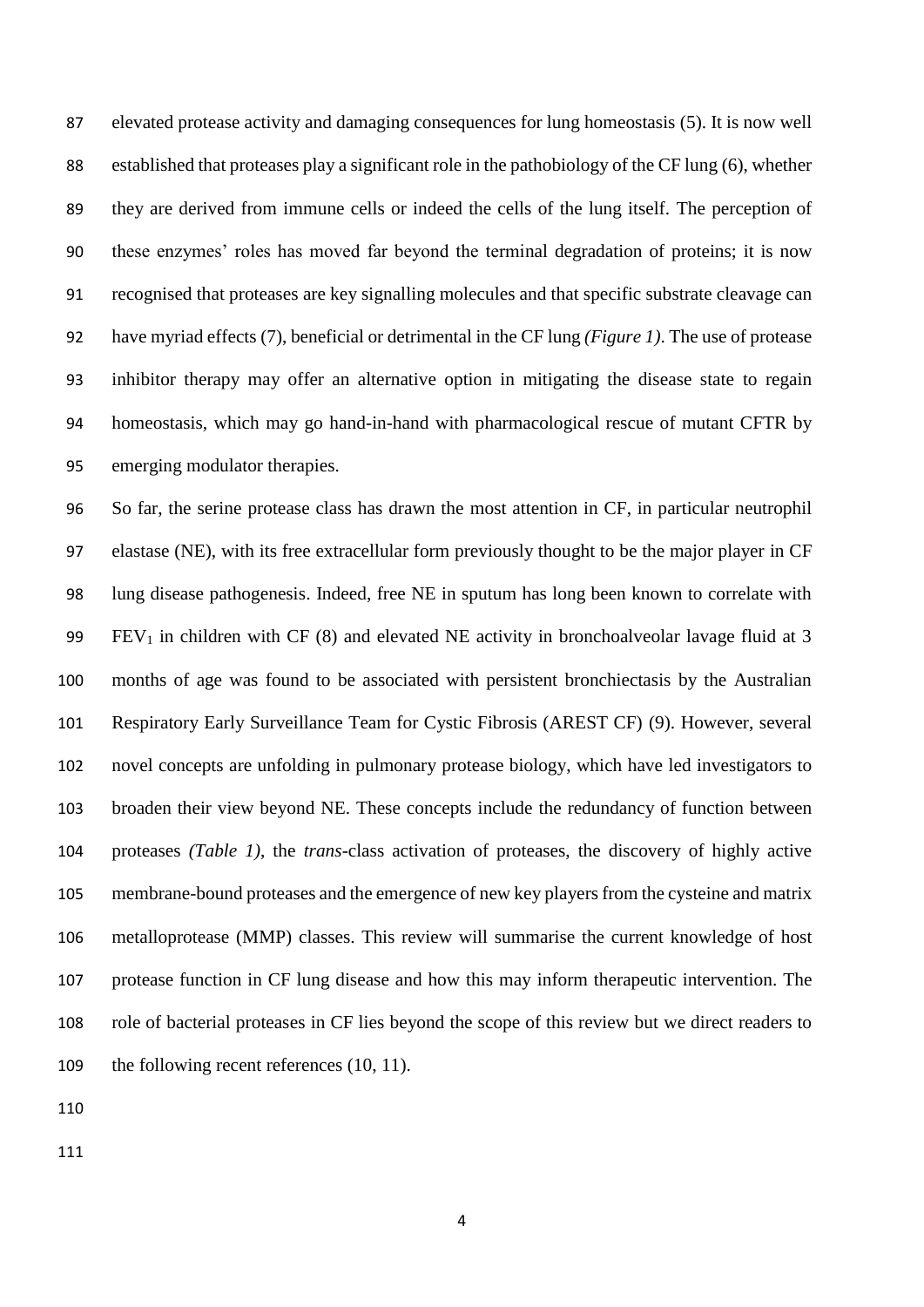### **The actions of serine proteases in CF**

 The neutrophilic nature of CF airways inflammation gives intuitive significance to the group of proteases known collectively as the neutrophil serine proteases (NSPs). Its members are NE, proteinase-3 (PR-3), cathepsin G (CTSG) and the more recently discovered, lesser studied, 116 NSP-4. The NSPs may be activated by the cysteine protease cathepsin C (CTSC) (12) and are involved in the intracellular degradation of neutrophil-phagocytosed microbes, a particularly important process in the chronically infected CF lung. The NSPs are harboured in primary neutrophil granules and their exocytosis is increased in CF, even during early CF disease prior to the onset of bronchiectasis (13). Extracellular NSPs have been shown to actively mediate the recruitment of immune cells to the site of inflammation by processing an array of cytokines including members of the IL-1 family (14), upregulating neutrophil chemoattractants such as IL-8 (15) and triggering the release of damage associated molecular patterns (DAMPs) such as High Mobility Group Box 1 (HMGB1), which can act as a biomarker for CF lung disease severity (16, 17). This modulation of neutrophil chemotaxis leads to enhanced inflammatory cell infiltration, continuing the vicious cycle of CF inflammation. Furthermore, highly chemotactic, truncated forms of various chemokines including IL-8 can be produced by NSP-mediated cleavage (18).

 Neutrophil extracellular traps (NETs), the complex matrix of secreted DNA, proteases and other cellular contents released by neutrophils in CF airways (19) are important reservoirs of NSPs in CF. It has been demonstrated that this DNA-based matrix effectively maintains protease activity by preventing interactions with cognate endogenous or administered antiproteases (20). While intended as a protective mechanism, NSP activity can adversely affect the body's innate response mechanisms to infection including antimicrobial peptides (AMPs) and surfactant proteins. A number of proteases including NE can cleave AMPs such as lactoferrin and midkine (21, 22) and degrade surfactant proteins (23) thereby compromising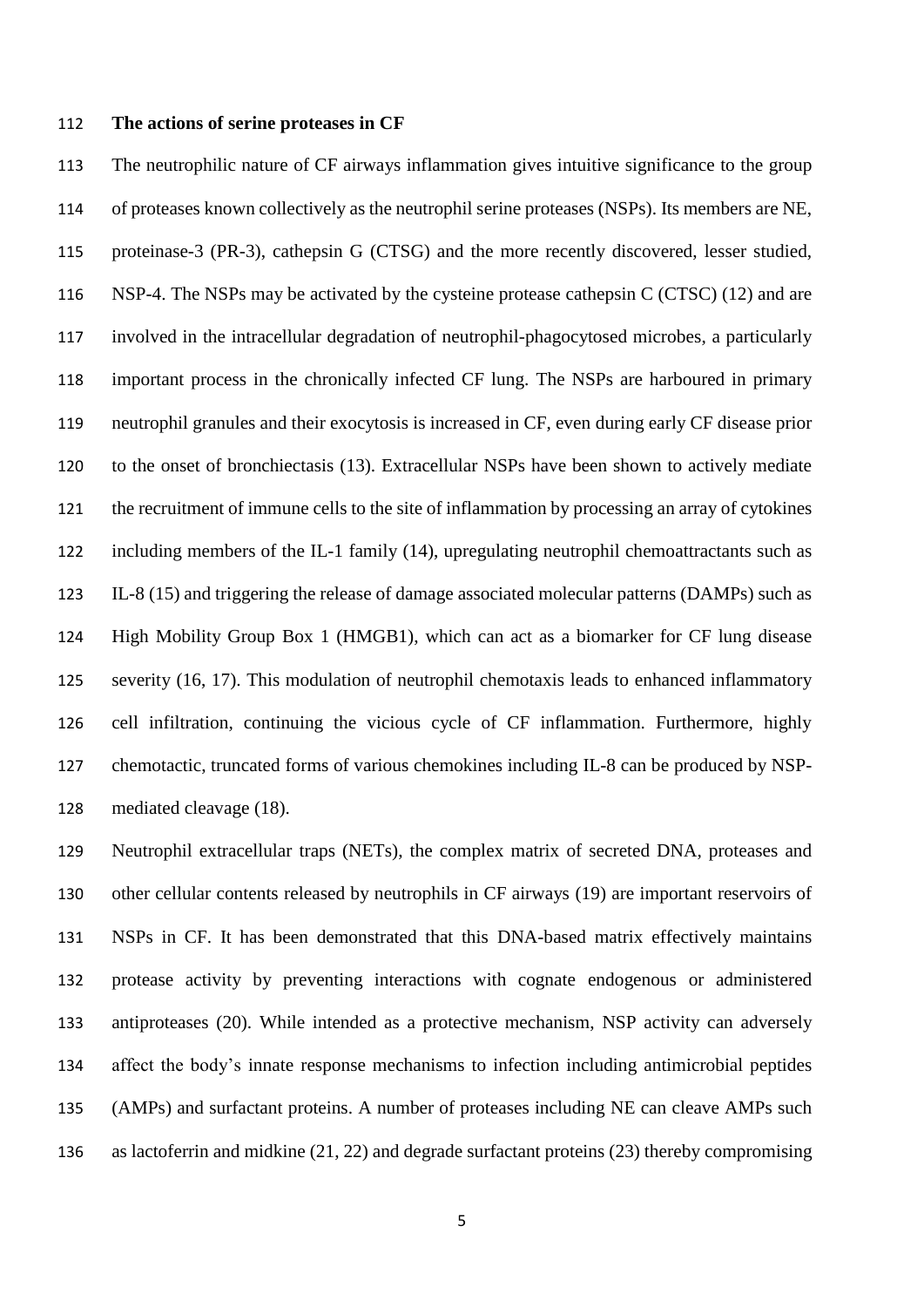the host response and/or susceptibility to infection. NE also cleaves extracellular haem- containing proteins such as ferritin, liberating sequestered iron into the airway. Not only does this increase oxidative stress in the airway epithelium but it also promotes bacterial 140 proliferation and biofilm formation as iron is made accessible for microbial nutrition (24, 25). NSPs may also play an important role as regulators of other proteases, particularly the MMPs. This role is especially relevant when considering the tissue-destructive nature of the proteases; NSP-activated MMP-9 and MMP-12, as well as the NSPs themselves, contribute directly to extracellular matrix (ECM) remodelling and bronchiectasis that is characteristic in CF (9, 26, 27)*.* The protease-mediated loss of elastin limits elastic recoil, while the loss of collagen creates a structural deficit, leading to the emphysematous phenotype that can occur in adolescent and 147 adult CF patients (28). The body's endogenous protection against aberrant NSP activity is also compromised, as NE inactivates tissue-protective antiproteases (some of which also possess antimicrobial properties) such as secretory leukocyte protease inhibitor (SLPI) (29).

 The inability of such endogenous antiproteases, even when intact, to perform their inhibitory function has also been highlighted in recent years. This may be due, in part, to membrane- association of NSPs such as NE and CTSG (30). More recently, novel Förster resonance energy transfer (FRET)-based probes were used to analyse membrane-bound activity of proteases such as NE on the surface of neutrophils (31). In this surface-bound form, proteases are less accessible for their prospective inhibitors, which are unable to access the enzyme's active site. Indeed, surface-bound NE has been found to correlate with severity of lung disease and various inflammatory markers in CF (32).

 As well as influencing both inflammatory cell recruitment and tissue destruction, NE contributes to increased mucus production in the CF lung by upregulating mucin expression and inducing goblet cell metaplasia, a process thought to be mediated through tumour necrosis factor-α converting enzyme (33, 34). In addition, NE induces secretion of mucins from airway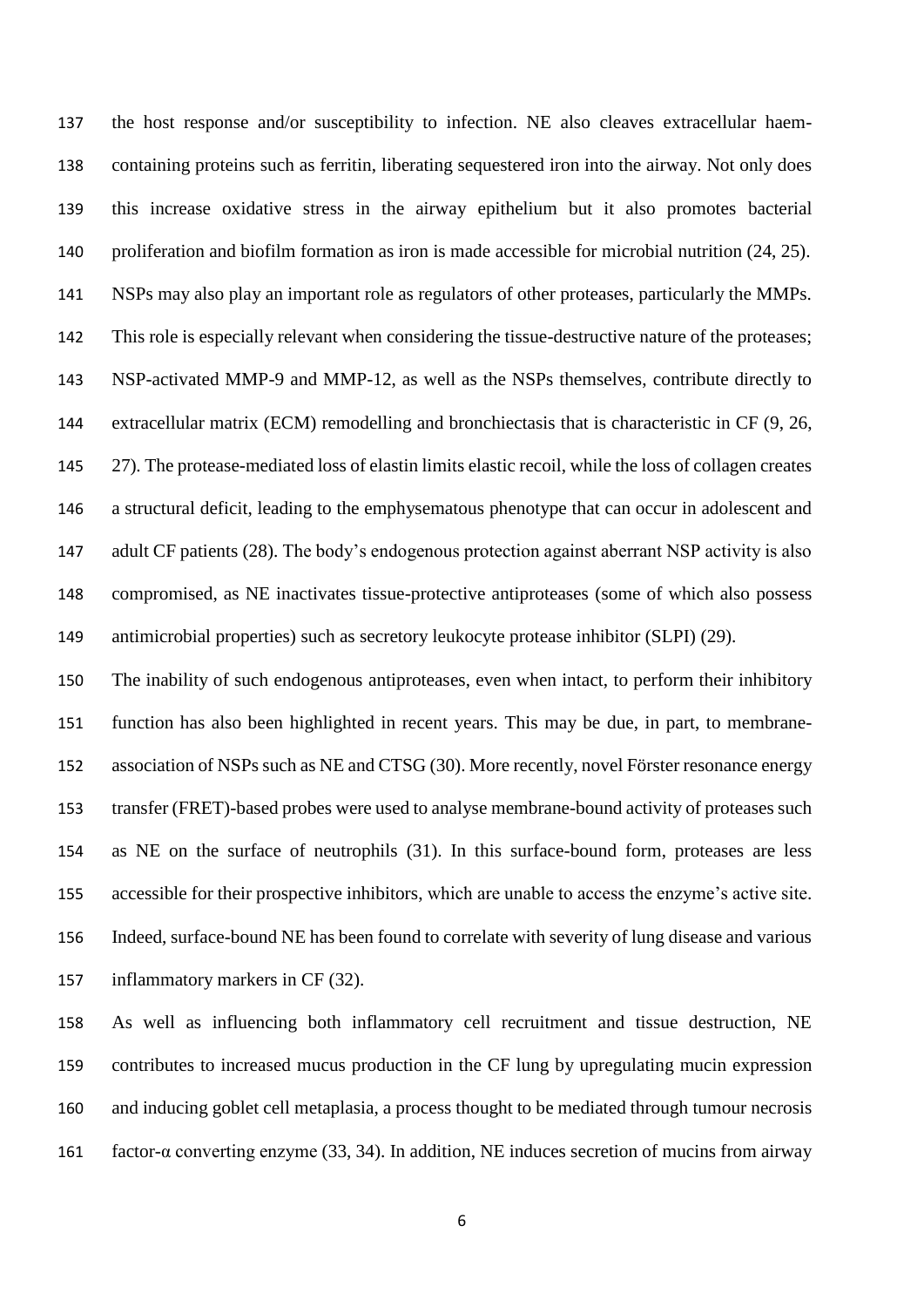epithelial cells, augmenting mucus plugging in the CF lung (35). NE has also been shown to decrease the frequency of ciliary beat and damage the airway epithelium (36) which may contribute to impaired mucociliary clearance and hence mucus plugging. Further, NE may directly impact on airway ion transport by degrading CFTR (37) and activating epithelial sodium channel (ENaC) (38), thereby aggravating the basic ion transport defect and airway surface dehydration in CF airways. While CF is caused by mutations in *CFTR*, CF airways are characterized by increased ENaC-mediated sodium absorption in addition to deficient CFTR- mediated chloride secretion. Mimicking the hyperactivity of ENaC by airway-specific overexpression in mice can produce a phenotype that is strikingly similar to that found in CF patients, demonstrating that airway surface dehydration is a key disease mechanism in CF lung disease (1, 39) and that increased ENaC activity contributes critically to this abnormality. In this context, proteolytic activation of ENaC by NE and other proteases may be a key mechanism leading to increased ENaC activity that aggravates airway surface dehydration in CF airways.

 Collectively, these studies show that NE is a key mediator in each of the major pathologies contributing to CF lung disease. However, the roles of the other NSPs have been less well studied and more research into these and their relative importance in CF is warranted.

### **The actions of cysteine proteases in CF**

 The predominant group of cysteine proteases in CF is the cysteine cathepsins. These papain- like proteases are lysosomally derived and hence display optimal activity in a reducing and acidic environment; only cathepsin S (CTSS) is thought to maintain its activity in the neutral- alkaline pH range (40). In the intracellular context, cathepsins are involved in the degradation of host and pathogen proteins as well as the processing and presentation of antigens. These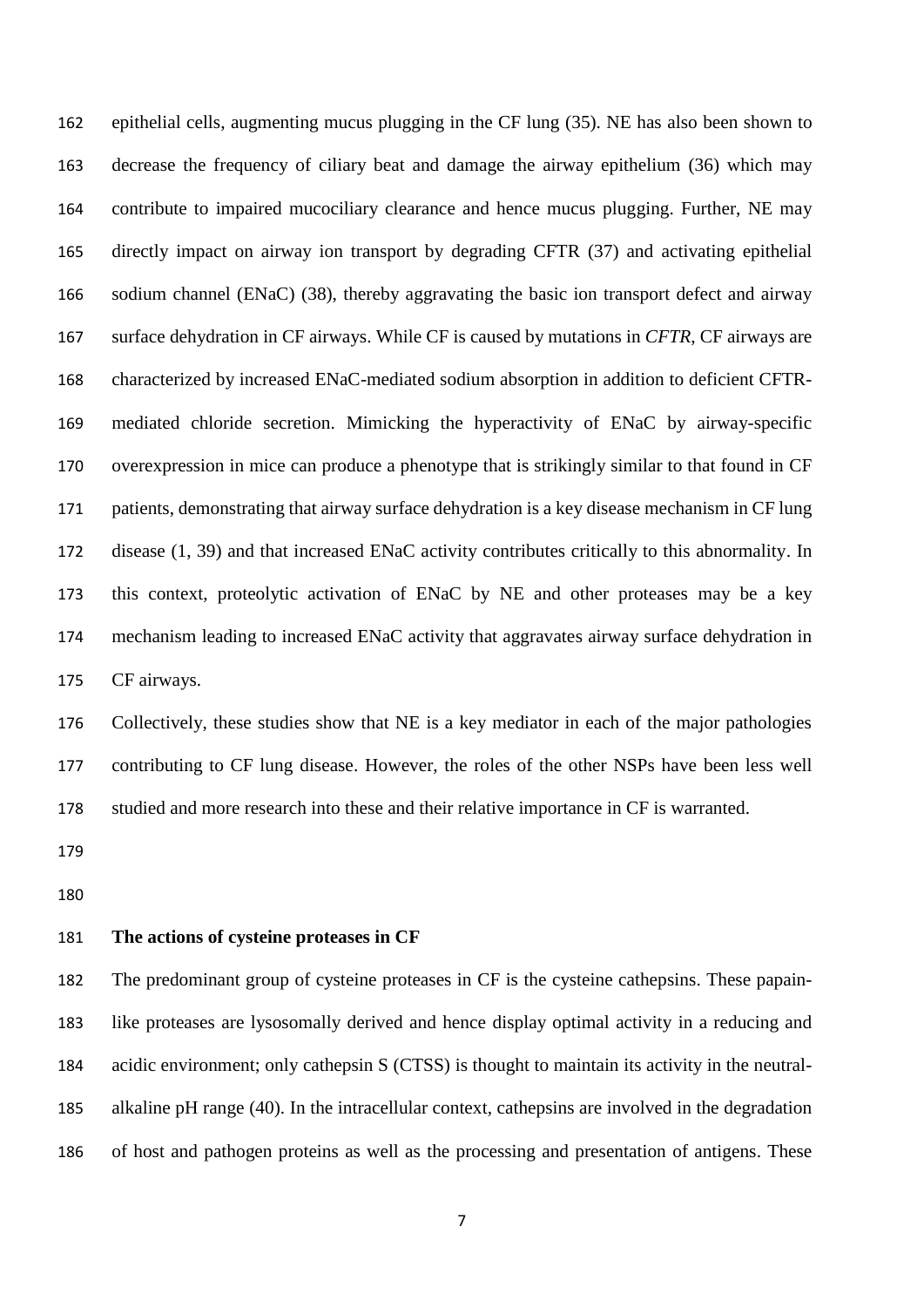functions are crucial in homeostatic protein turnover, fighting infection and in the development of adaptive immune responses to infections. However, like the NSPs, certain members can be found in the extracellular milieu of the CF lung. Cathepsins are secreted by macrophages but may also be sourced from neutrophils, other antigen-presenting cells, lung epithelial and endothelial cells; this secretion may be associated with acidification of the pericellular space (41).

 While only more recently recognised as major players in CF, the cysteine proteases mirror many the actions of the NSPs. Like all classes of proteases, the cysteine cathepsins are capable of degrading various ECM components, contributing to the tissue-destructive web of proteases involved in CF. A series of studies demonstrated the potential of cathepsins B (CTSB), L and S to compromise mucosal immunity in the CF lung via mechanisms similar to those mentioned already for the NSPs. They were shown to cleave AMPs including lactoferrin, LL-37, surfactant protein A and the human β-defensins (42–45). Thus, by the loss of active airway AMPs, the ability to maintain a pathogen-free airway may be undermined in CF. Several cathepsins have also demonstrated the ability to process CXCL chemokines *in vitro*, though it has yet to be determined whether these modifications occur or are highly relevant *in vivo* (46). The role of CTSC in the activation of NSPs makes it an interesting candidate for therapeutic intervention in the context of neutrophilic CF lung disease and although inhibitors are in early phase clinical trials, their efficacy and potential for CF remains to be determined (12).

 CTSS is emerging as an important player in early CF lung disease with extracellular CTSS levels correlating significantly with lung function decline and neutrophil recruitment into the airways (47). A recent study, using the βENaC-overexpressing mouse with CF-like lung disease, elucidated roles for CTSS in the *in vivo* pathogenesis of several key CF pathologies (48). In this study, genetic and pharmacological knockdown of CTSS was associated with a reduction in neutrophil recruitment and amelioration of airway mucus obstruction and lung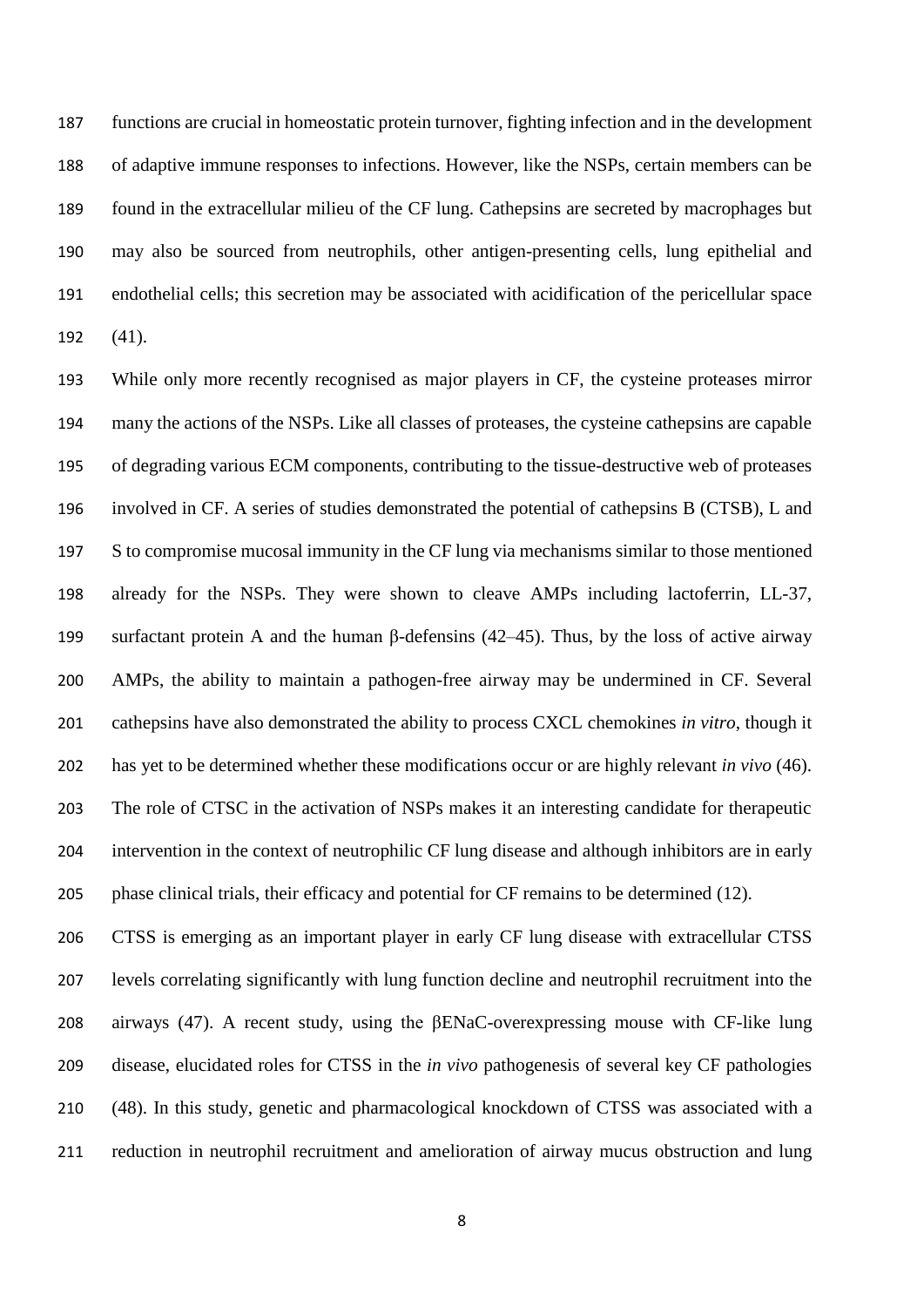tissue destruction. It also highlighted that CTSS may mediate inflammatory cell recruitment and mucin expression via protease-activated receptor 2. In relation to airway ion transport, both CTSS and CTSB have been reported to activate ENaC (49, 50). As such, in concert with NE- mediated CFTR degradation, the cysteine cathepsins may accentuate the mucus dehydration intrinsic to CF airways pathology.

- 
- 

## **The actions of matrix metalloproteases in CF**

 The members of the MMP class are not abundant in the healthy lung; however, they are produced by lung and inflammatory cells in response to inflammatory chemokines, noxious stimuli and free oxygen radicals (51). These zinc and calcium-dependent endopeptidases are loosely numbered in order of discovery up to MMP-28 and, as their name suggests, are potent ECM-degrading enzymes (52). While some MMPs are mainly tissue-derived, MMP-8 and MMP-9 are predominantly derived from neutrophils, making them proteases of particular interest in CF (53). The degradation of interstitial collagen is key to the development of bronchiectasis and other aberrant structural formations of the CF lung. In addition, this cleavage process generates matrix fragments, which can produce secondary downstream effects. During airway inflammation the proline-glycine-proline (PGP, a potent neutrophil chemoattractant) fragments produced by collagenase activity are not matched by a concomitant rise in PGP-degradation by leukotriene A<sup>4</sup> hydrolase, causing PGP accumulation which contributes to CF neutrophilia (54, 55). In addition, MMP-9 is capable of truncating IL-8 into 233 a highly chemoattractive form (56).

 While it is clear that the dominant immune cell population in the CF lung is the neutrophil, macrophage-derived proteases are gaining reputation in CF, particularly as regards their membrane-associated activity. A noteworthy example of this is macrophage elastase (also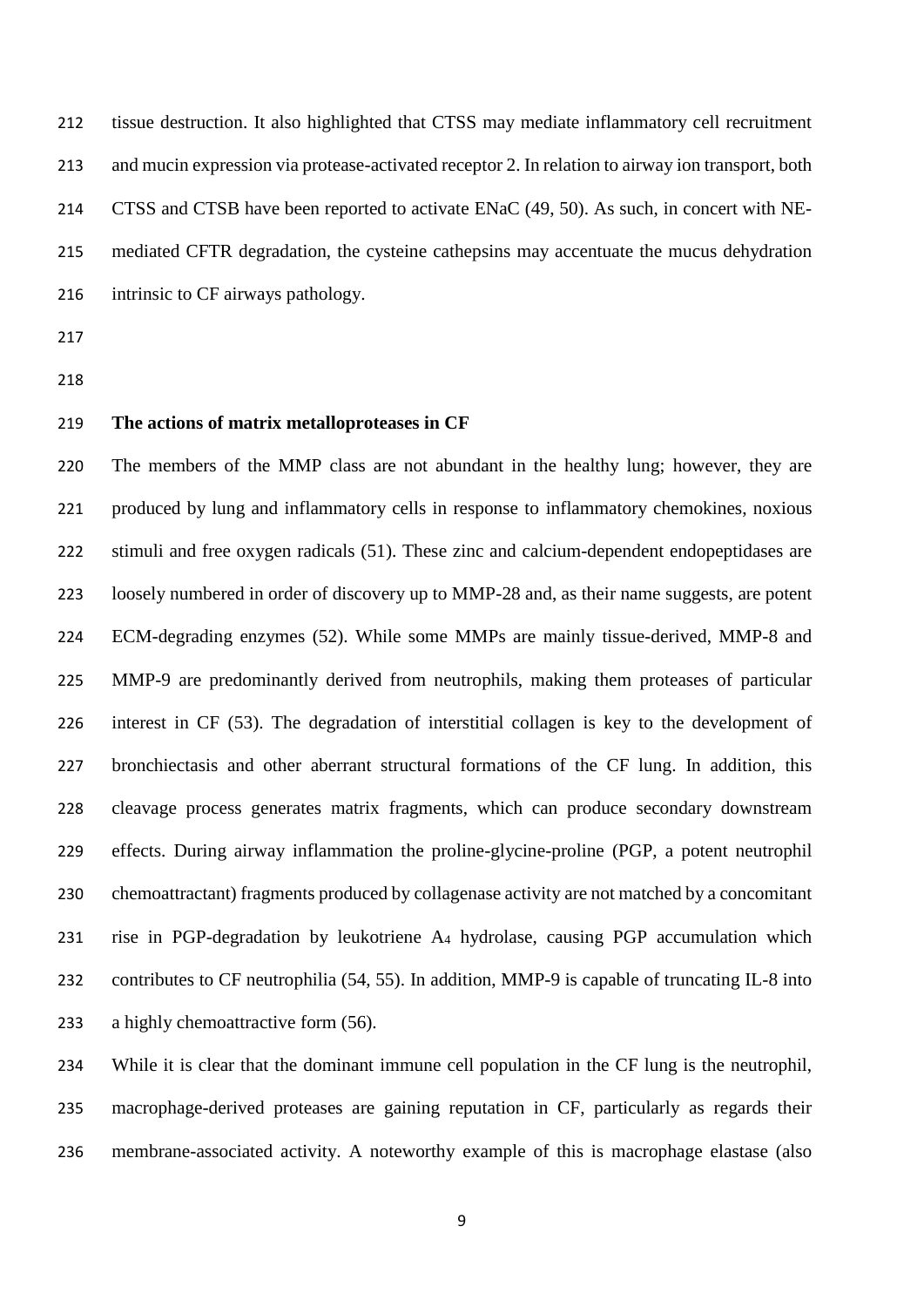known as MMP-12). Recent studies in βENaC-overexpressing mice with CF-like lung disease and paediatric CF patients suggest that mucostatic conditions in the CF airways may trigger elevated membrane-associated MMP-12 activity via macrophage activation (57). Interestingly, a functional polymorphism in the *MMP12* promoter (rs2276109) that decreases *MMP12*  241 expression was positively associated with  $FEV<sub>1</sub>$ % predicted in patients with CF (57). This work opens interesting lines of inquiry: what are the specific signals which precipitate protease release from specific cell types? Are they to be found in CF mucus? Can they be targeted therapeutically? Can protease gene expression be targeted?

 It is worth noting that there is evidence of positive roles for macrophage MMPs in the inflamed lung. MMP-10, for example, is highly expressed in CF patient macrophages and appears to have a protective role in acute bacterial infection by moderating macrophage inflammatory responses (58). MMPs continue to draw most attention for their contribution to lung tissue damage, though there is an emerging sense that this may not be the limit of their influence in CF.

## **Therapeutic strategies targeting the protease-antiprotease imbalance**

 The combined contribution of proteases to the pathology of CF makes them promising targets for novel therapeutics. Endogenous protease inhibitors are overpowered as a consequence of quantitatively elevated levels of secreted 'free' protease and have limited efficacy in the inhibition of surface-bound activity in CF lung disease. Importantly, current CF therapy relies heavily on mucolytic agents like dornase alfa, which are known to markedly increase NE activity in CF sputum (59). Therefore, antiproteases may constitute an important adjunct therapy to help limit further lung injury. Indeed, it has been shown that certain antiproteases are most effective when used along with mucolytics (59). Increased protease secretion and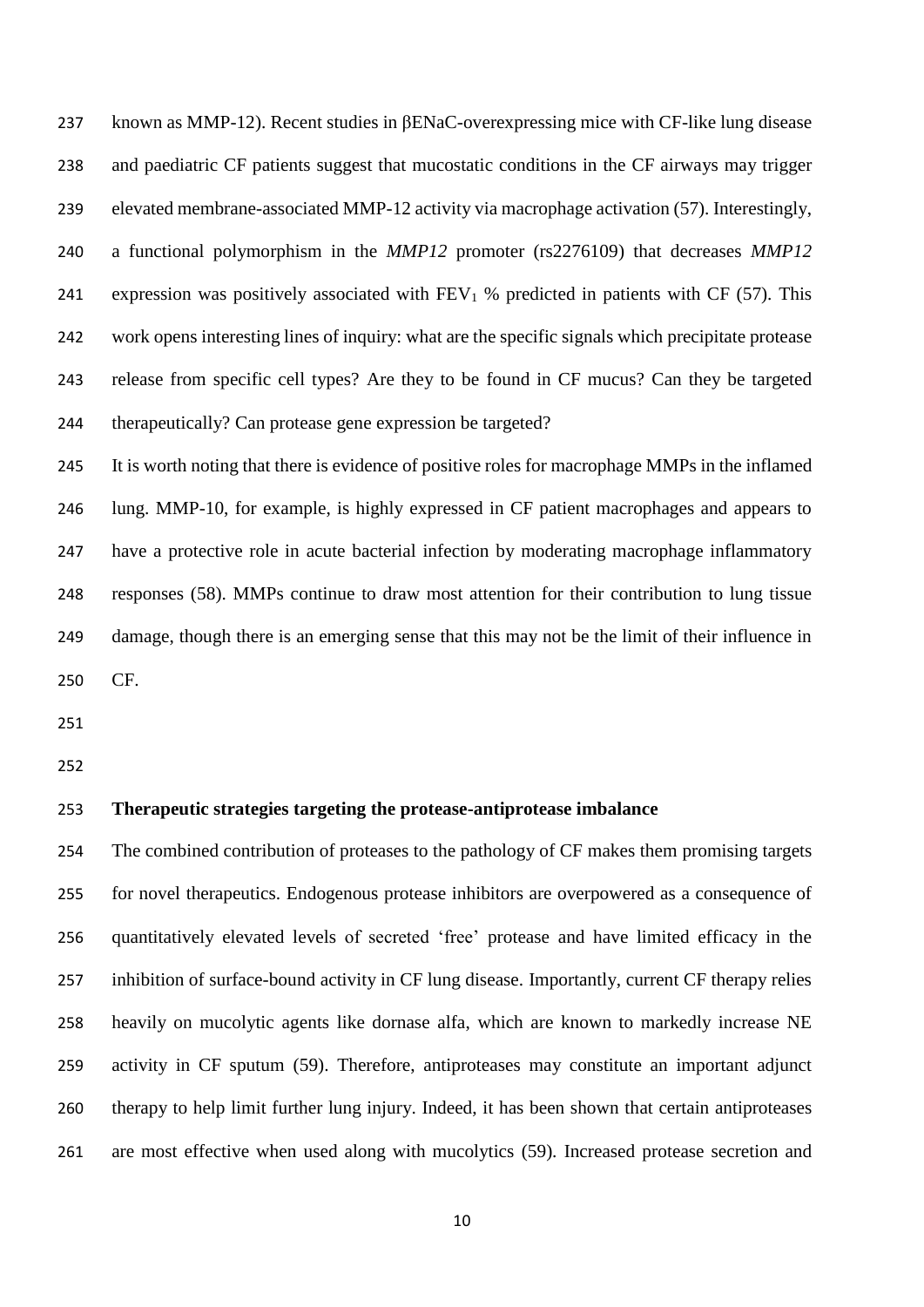membrane-associated activity are likely already initiated during infancy and early childhood, even in the absence of detectable bacterial infection (5, 9), strengthening the case for early antiprotease treatment.

 To directly redress the protease-antiprotease imbalance, two principal strategies may be employed: antiprotease replacement/augmentation and pharmacological protease inhibition.

267 There is an attraction to using antiprotease-based therapies such as  $\alpha_1$ -antitrypsin augmentation, 268 especially considering the success of this strategy in  $\alpha_1$ -antitrypsin deficiency. In 2015, a long-269 term, randomised control trial was reported with weekly  $\alpha_1$ -antitrypsin administration for up to 48 months (60). RAPID (Randomized, Placebo-controlled Trial of Augmentation Therapy in Alpha-1 Proteinase Inhibitor Deficiency) demonstrated the slowing of lung parenchymal damage after redressing the protease-antiprotease imbalance and significantly, that this effect was most evident over the course of months and years, rather than short-term improvements over weeks (60). This was not a surprising finding, considering that antiprotease therapy is predicted to slow the progression of irreversible lung damage and bronchiectasis rather than producing short-term improvements in lung function; short trials are therefore unlikely to 277 capture these therapeutic benefits.  $\alpha$ 1-antitrypsin augmentation has also been tested in CF, though this has been limited to short trials, predominantly powered to establish safety (61). Endogenous antiprotease augmentation is not without its pitfalls given their propensity to be degraded by proteases (host or pathogen). Recombinant variants of the endogenous antiproteases such as SLPI with reduced susceptibility to protease cleavage have shown efficacy in reducing inflammation (62). However, the size and complexity of these proteins, their generally broad antiprotease activity and the quantities required to address the substantial protease burden in CF are all factors to be overcome. These molecules have also yet to demonstrate efficacy against surface-bound proteases.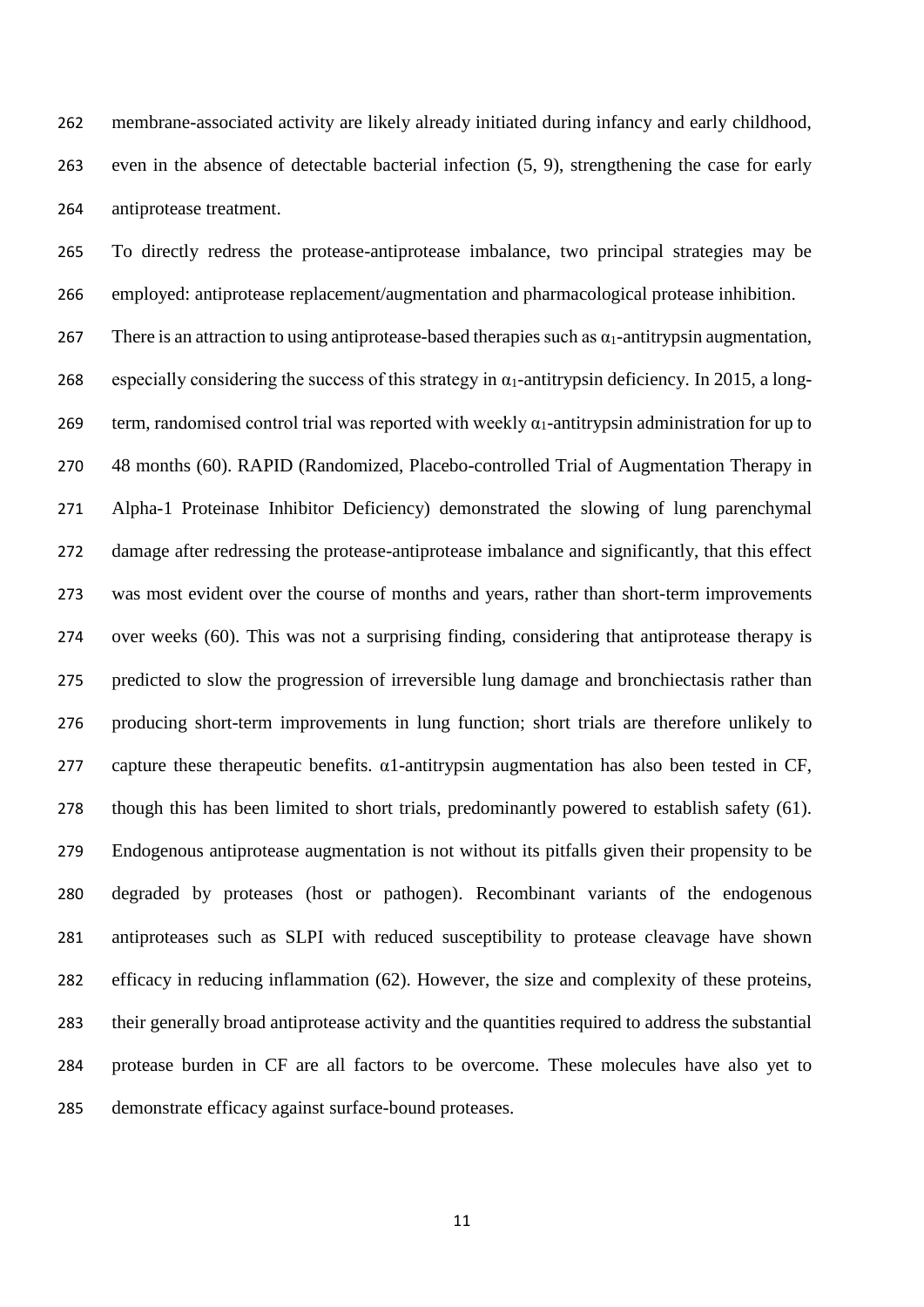With these considerations in mind, perhaps it is the synthetic, low molecular weight, specific chemical inhibitors that hold the answer? As with all drugs, walking the tightrope between specificity and bio-reactivity has proven a challenge. For various reasons (including safety, a propensity for hapten formation and the struggle for target selectivity) it is no longer the consensus that rapid irreversible inhibition is necessarily the gold standard for these compounds (63). A new generation of highly specific, reversible inhibitors of NE or the emerging proteases (CTSC, CTSS and MMP-12) might help to shape the future of antiprotease therapy in CF. Many synthetic inhibitors have demonstrated potency *in vitro* and in the preclinical *in vivo* settings. However, NE inhibition, which has been the focus of clinical antiprotease work, has so far not proved overly effective in reducing key measures of disease in CF or other inflammatory lung diseases (64). Therefore, it may be that the inhibition of other proteases or a spectrum of proteases in combination with conventional therapies produces more promising results. Comprehensive studies will be required to ensure that patient susceptibility to infection is not increased by protease inhibition, though there is little preclinical evidence that this will be the case. Interestingly, the genetic ablation of NE in βENaC-overexpressing mice did not increase susceptibility to spontaneous airways infection in this model with CF- like lung disease (33). NSP-deficient mice have exhibited weakened host defence against certain respiratory pathogens (65, 66), though it should be noted that inhibitor-treated and full knockout mice are not direct corollaries and as such, further research is required to assess the effects of therapeutically relevant protease knockdown on host immunity.

 An interesting alternative to the use of canonical antiproteases is inhaled heparin, which has been shown to improve pulmonary function in COPD (67). 2-O, 3-O-desulfated heparin, a modified polysulfated molecule, possesses both anti-NSP and anti-inflammatory properties with minimal anti-coagulant activity (16, 68). In some instances, repurposed drugs might offer a simpler and faster route to protease inhibition than the development of novel inhibitors,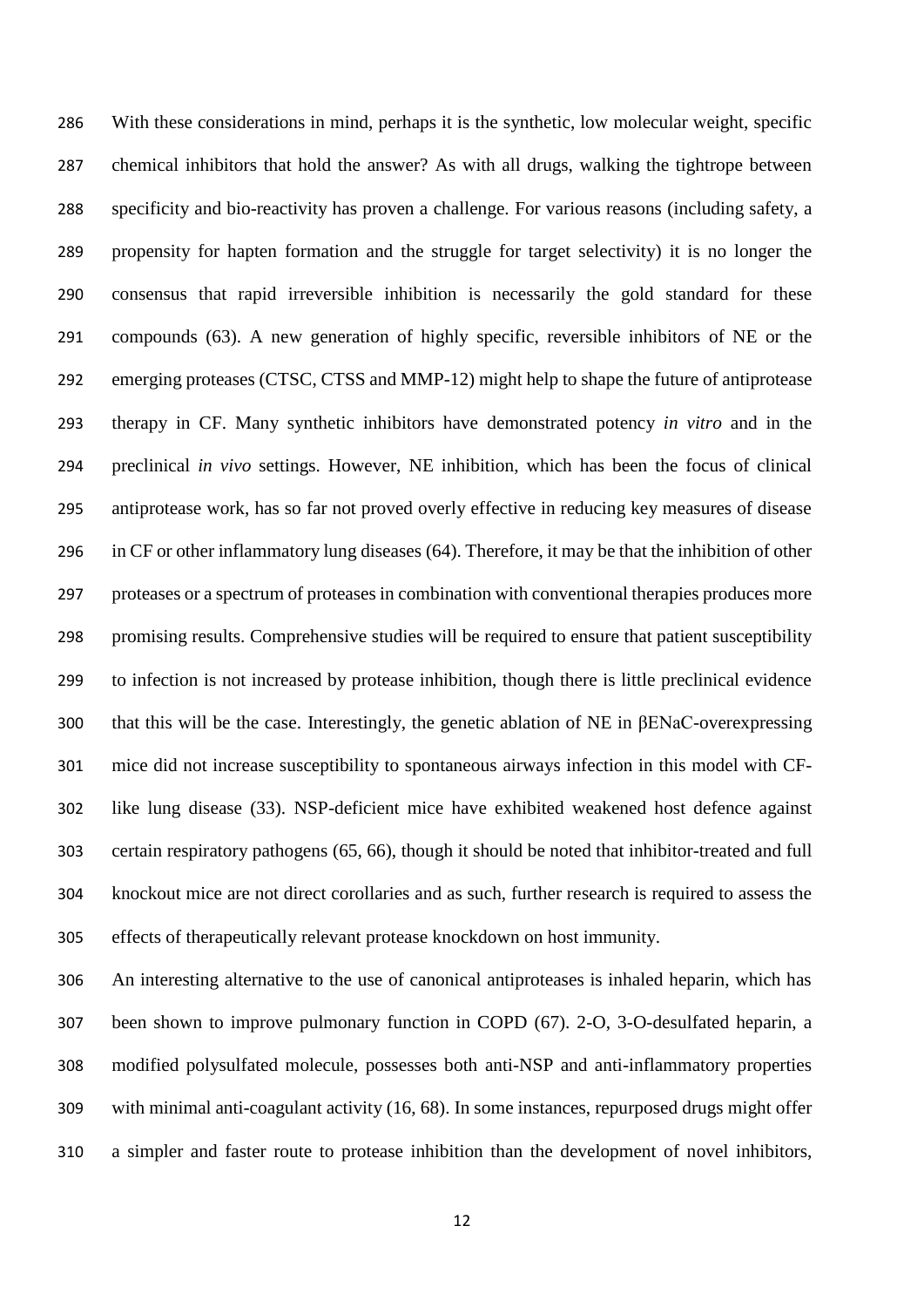especially regarding their safety profile. One drug which has emerged is the tetracycline 312 antibiotic doxycycline. A 2017 study highlighted  $FEV_1$  improvements following doxycycline treatment during acute pulmonary exacerbations in CF patients, seemingly independent of doxycycline's antibiotic properties, via MMP-9 neutralisation and TIMP-1 enhancement (69). Currently, there are no other licensed drugs that are known to fall into this category.

## **Summary and outlook**

 What is evident from the research to date is that proteases play a role in many of the most damaging facets of CF lung disease and as such could be targeted in combination with current antibiotic, mucolytic, bronchodilator and CFTR modulator therapies. A return to protease- antiprotease parity may indeed facilitate the breaking of the inflammatory cycle and slow the rate of structural and functional decline in CF. For proteases such as NE and CTSS, which are elevated from an early stage in the pathogenesis of CF lung disease, the age of CF patients at the start of protease inhibitor therapy and the frequency and duration of treatments may well be crucial factors to consider for the design of clinical trials. A significant challenge remains in developing protease inhibitors that retain specificity, stability and efficacy in the complex milieu of the CF lung and that are well tolerated over longer courses of treatment.

 Our knowledge of the role and functions of proteases continues to evolve through the development and use of new experimental tools, reagents and pathobiological models. Because of their differential expression and activity profiles in CF lung disease, proteases (and their endogenous inhibitors) may serve as useful biomarkers for diagnostic and monitoring purposes to enable, for example, detection of lung disease severity and prediction of progression or response to treatment. Nonetheless, further work is needed to extensively characterise the lung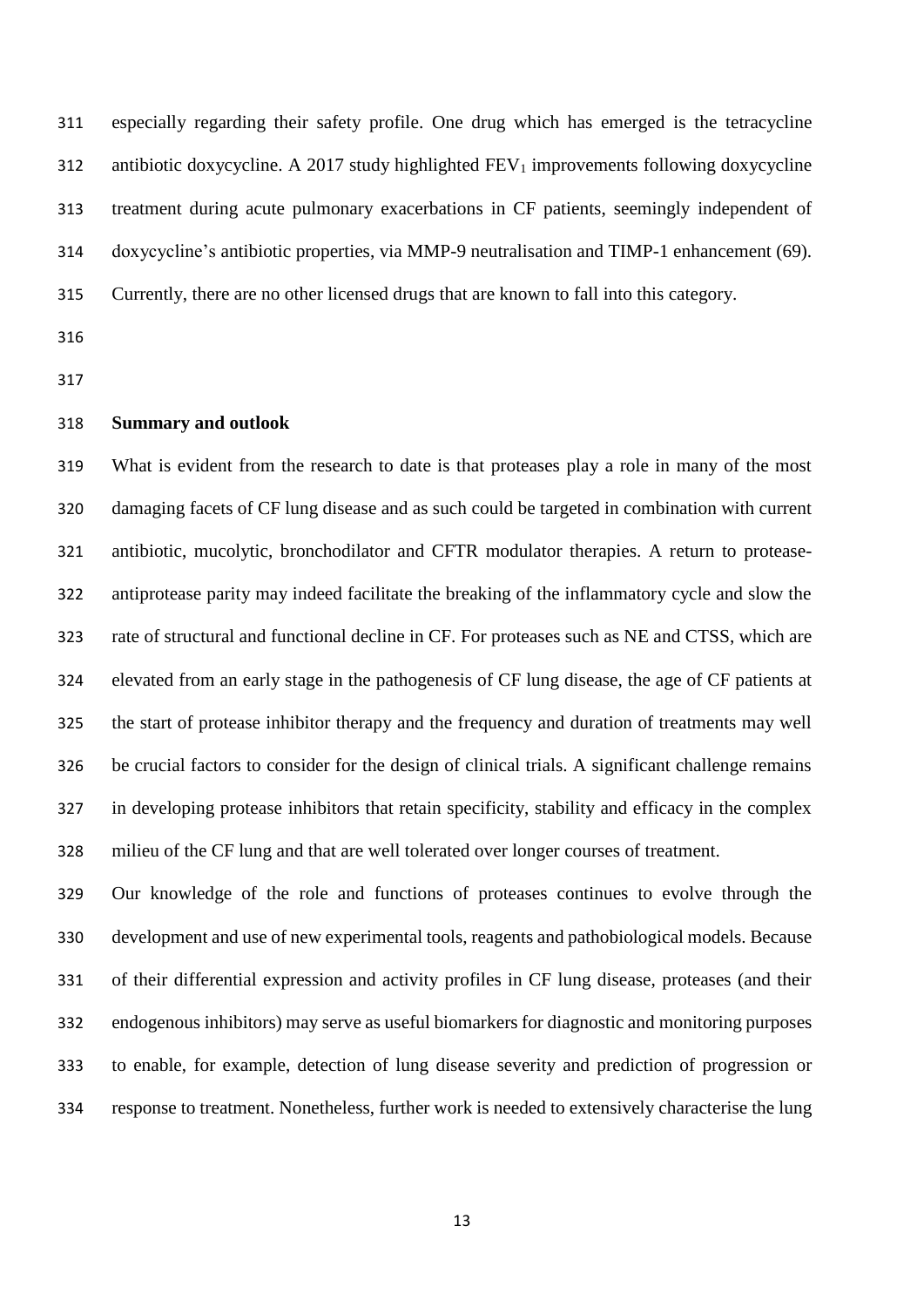- degradome, in addition to the status of endogenous antiproteases, activators, substrates and
- cleavage products in the CF lung.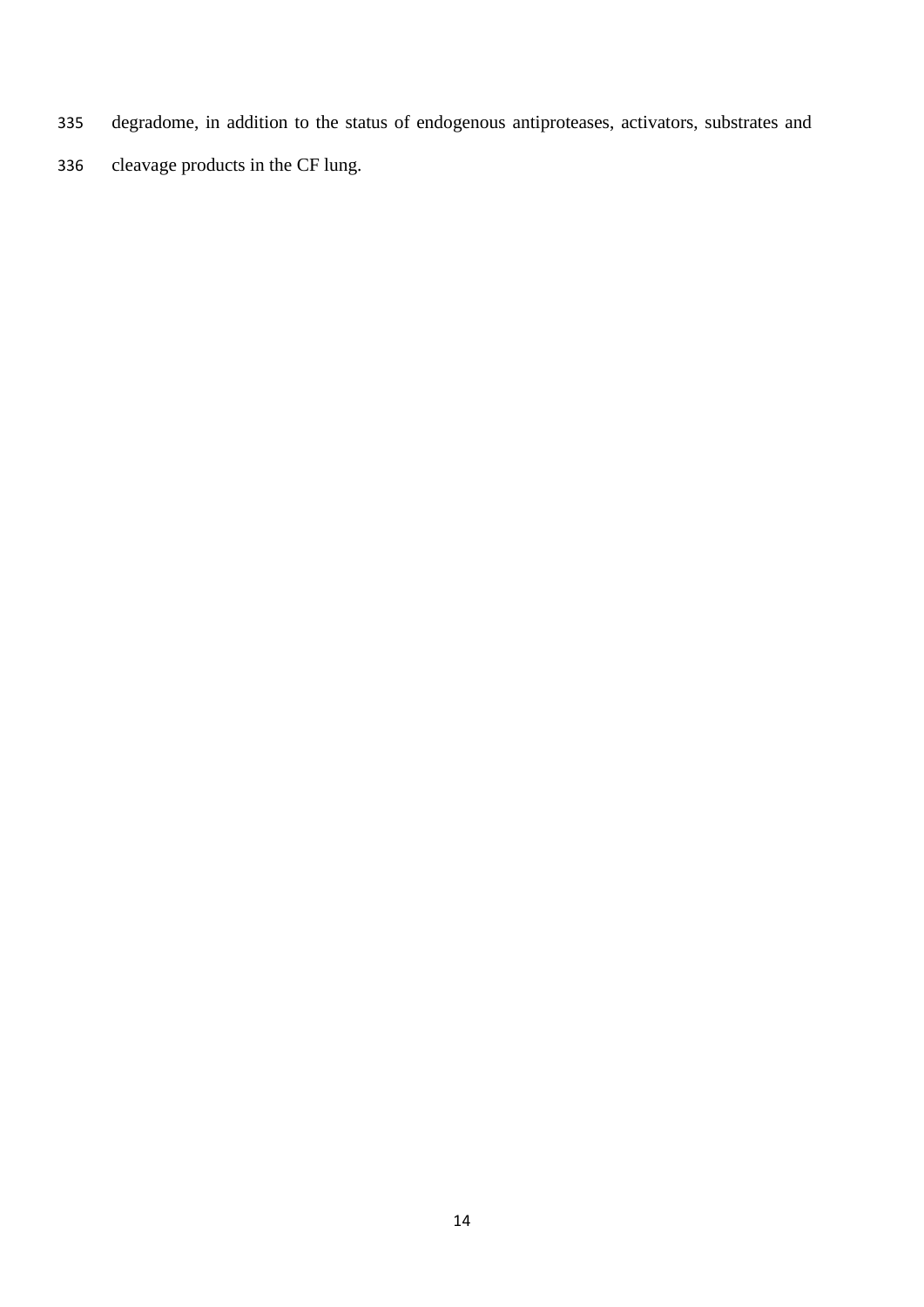### **References**

- 1. Mall MA, Hartl D. CFTR: cystic fibrosis and beyond. *Eur Respir J* 2014;44:1042– 1054.
- 2. Davies JC, Moskowitz SM, Brown C, Horsley A, Mall MA, McKone EF, Plant BJ,
- Prais D, Ramsey BW, Taylor-Cousar JL, Tullis E, Uluer A, McKee CM, Robertson S,
- Shilling RA, Simard C, Van Goor F, Waltz D, Xuan F, Young T, Rowe SM, VX16-
- 659-101 Study Group. VX-659–Tezacaftor–Ivacaftor in Patients with Cystic Fibrosis and One or Two Phe508del Alleles. *N Engl J Med* 2018;379:1599–1611.
- 3. Keating D, Marigowda G, Burr L, Daines C, Mall MA, McKone EF, Ramsey BW,
- Rowe SM, Sass LA, Tullis E, McKee CM, Moskowitz SM, Robertson S, Savage J,
- Simard C, Van Goor F, Waltz D, Xuan F, Young T, Taylor-Cousar JL, VX16-445-001
- Study Group. VX-445–Tezacaftor–Ivacaftor in Patients with Cystic Fibrosis and One or Two Phe508del Alleles. *N Engl J Med* 2018;379:1612–1620.
- 4. Hisert KB, Heltshe SL, Pope C, Jorth P, Wu X, Edwards RM, Radey M, Accurso FJ,
- Wolter DJ, Cooke G, Adam RJ, Carter S, Grogan B, Launspach JL, Donnelly SC,
- Gallagher CG, Bruce JE, Stoltz DA, Welsh MJ, Hoffman LR, McKone EF, Singh PK.
- Restoring Cystic Fibrosis Transmembrane Conductance Regulator Function Reduces
- Airway Bacteria and Inflammation in People with Cystic Fibrosis and Chronic Lung

Infections. *Am J Respir Crit Care Med* 2017;195:1617–1628.

- 5. Birrer P, McElvaney NG, Rüdeberg A, Sommer CW, Liechti-Gallati S, Kraemer R,
- Hubbard R, Crystal RG. Protease-antiprotease imbalance in the lungs of children with cystic fibrosis. *Am J Respir Crit Care Med* 1994;150:207–13.
- 6. Voynow J, Fischer B, Zheng S. Proteases and cystic fibrosis. *Int J Biochem Cell Biol* 2008;40:1238–1245.
- 7. Turk B, Turk D, Turk V. Protease signalling: the cutting edge. *EMBO J*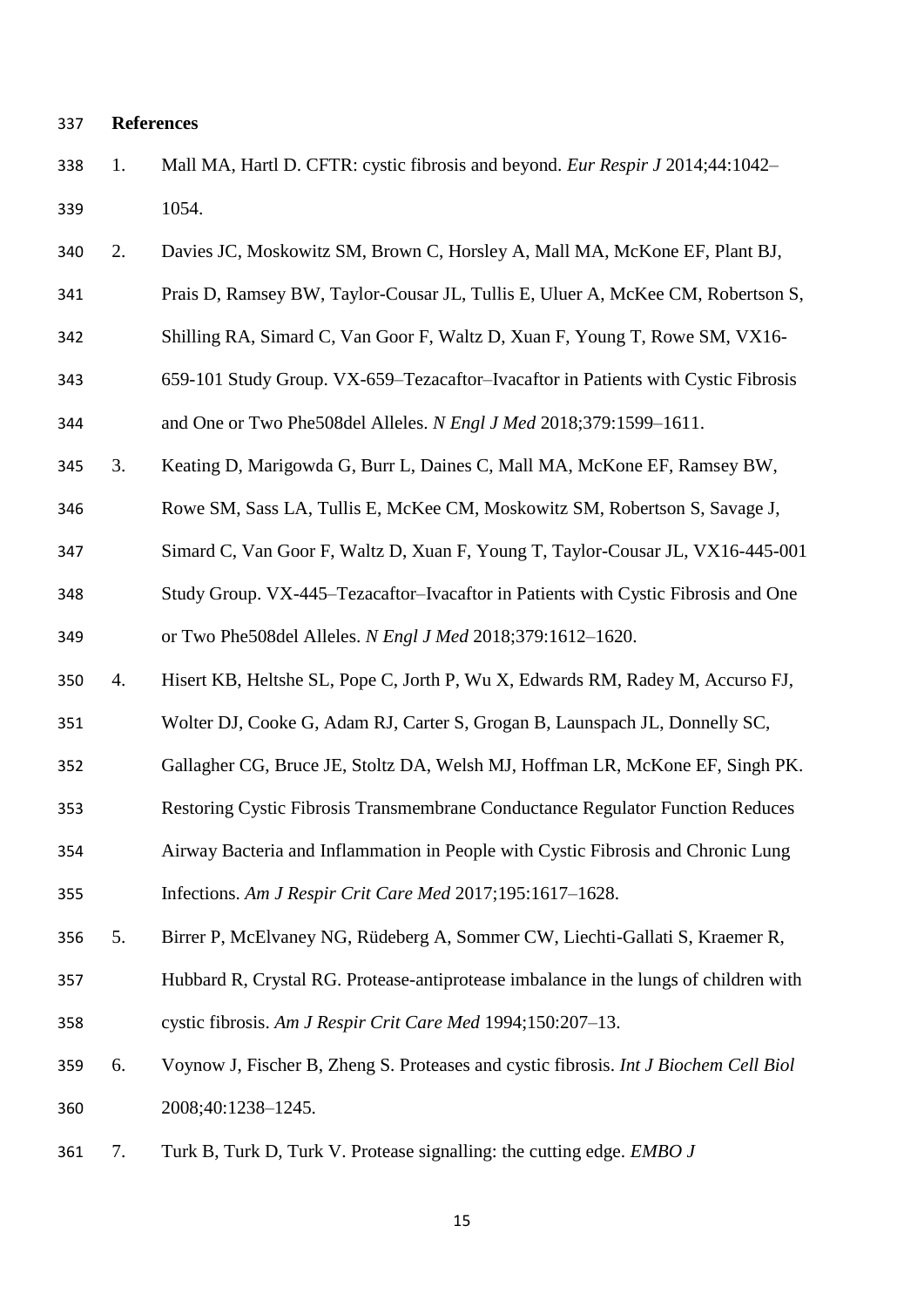- 2012;31:1630–43.
- 8. Sagel SD, Sontag MK, Wagener JS, Kapsner RK, Osberg I, Accurso FJ. Induced sputum inflammatory measures correlate with lung function in children with cystic fibrosis. *J Pediatr* 2002;141:811–817.
- 9. Sly PD, Gangell CL, Chen L, Ware RS, Ranganathan S, Mott LS, Murray CP, Stick SM. Risk factors for bronchiectasis in children with cystic fibrosis. *N Engl J Med* 2013;368:1963–70.
- 10. Reihill JA, Moreland M, Jarvis GE, McDowell A, Einarsson GG, Elborn JS, Martin SL. Bacterial proteases and haemostasis dysregulation in the CF lung. *J Cyst Fibros* 2017;16:49–57.
- 11. Molloy K, Smith SG, Cagney G, Dillon ET, Greene CM, McElvaney NG.
- Characterisation of the Major Extracellular Proteases of Stenotrophomoas maltophilia and Their Effects on Pulmonary Antiproteases. *Pathogens* 2019;8:92.
- 12. Korkmaz B, Caughey GH, Chapple I, Gauthier F, Hirschfeld J, Jenne DE, Kettritz R,
- 376 Lalmanach G, Lamort A-S, Lauritzen C, Łegowska M, Lesner A, Marchand-Adam S,
- McKaig SJ, Moss C, Pedersen J, Roberts H, Schreiber A, Seren S, Thakker NS.
- Therapeutic targeting of cathepsin C: from pathophysiology to treatment. *Pharmacol Ther* 2018;190:202–236.
- 13. Margaroli C, Garratt LW, Horati H, Dittrich AS, Rosenow T, Montgomery ST, Frey
- DL, Brown MR, Schultz C, Guglani L, Kicic A, Peng L, Scholte BJ, Mall MA,
- Janssens HM, Stick SM, Tirouvanziam R. Elastase Exocytosis by Airway Neutrophils
- Is Associated with Early Lung Damage in Children with Cystic Fibrosis. *Am J Respir*
- *Crit Care Med* 2019;199:873–881.
- 14. Clancy DM, Sullivan GP, Moran HBT, Henry CM, Reeves EP, McElvaney NG,
- Lavelle EC, Martin SJ. Extracellular Neutrophil Proteases Are Efficient Regulators of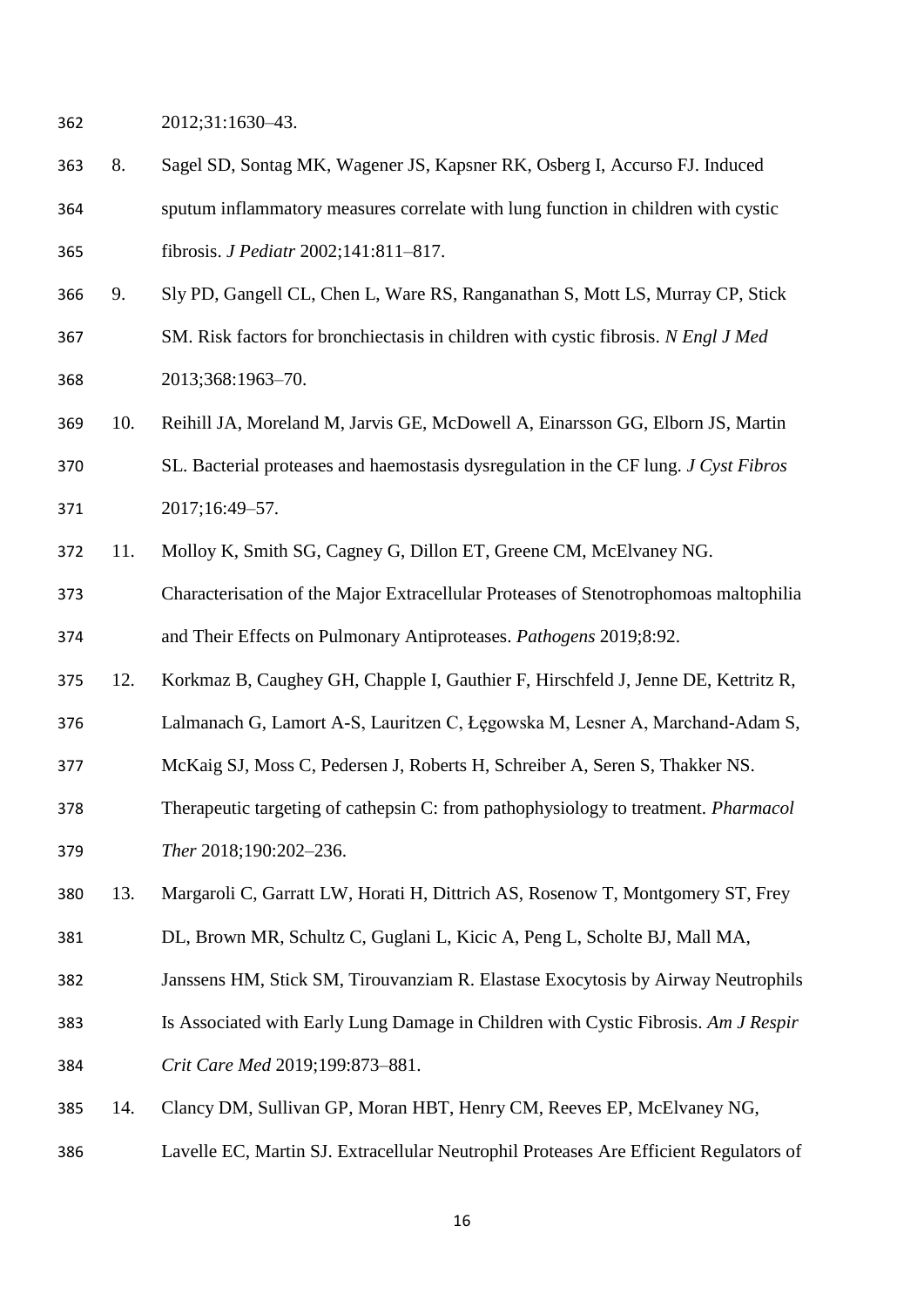| 387 |     | IL-1, IL-33, and IL-36 Cytokine Activity but Poor Effectors of Microbial Killing. Cell |
|-----|-----|----------------------------------------------------------------------------------------|
| 388 |     | Rep 2018;22:2937-2950.                                                                 |
| 389 | 15. | Devaney JM, Greene CM, Taggart CC, Carroll TP, O'Neill SJ, McElvaney NG.               |
| 390 |     | Neutrophil elastase up-regulates interleukin-8 via toll-like receptor 4. FEBS Lett     |
| 391 |     | 2003;544:129-132.                                                                      |
| 392 | 16. | Griffin KL, Fischer BM, Kummarapurugu AB, Zheng S, Kennedy TP, Rao N V,                |
| 393 |     | Foster WM, Voynow JA. 2-O, 3-O-desulfated heparin inhibits neutrophil elastase-        |
| 394 |     | induced HMGB-1 secretion and airway inflammation. Am J Respir Cell Mol Biol            |
| 395 |     | 2014;50:684-9.                                                                         |
| 396 | 17. | Liou TG, Adler FR, Keogh RH, Li Y, Jensen JL, Walsh W, Packer K, Clark T,              |
| 397 |     | Carveth H, Chen J, Rogers SL, Lane C, Moore J, Sturrock A, Paine R, Cox DR, Hoidal     |
| 398 |     | JR. Sputum Biomarkers and the Prediction of Clinical Outcomes in Patients with         |
| 399 |     | Cystic Fibrosis. In: Kreindler JL, editor. PLoS One 2012;7:e42748.                     |
| 400 | 18. | Padrines M, Wolf M, Walz A, Baggiolini M. Interleukin-8 processing by neutrophil       |
| 401 |     | elastase, cathepsin G and proteinase-3. FEBS Lett 1994;352:231-235.                    |
| 402 | 19. | Gray RD, Hardisty G, Regan KH, Smith M, Robb CT, Duffin R, Mackellar A, Felton         |
| 403 |     | JM, Paemka L, McCullagh BN, Lucas CD, Dorward DA, McKone EF, Cooke G,                  |
| 404 |     | Donnelly SC, Singh PK, Stoltz DA, Haslett C, McCray PB, Whyte MKB, Rossi AG,           |
| 405 |     | Davidson DJ. Delayed neutrophil apoptosis enhances NET formation in cystic fibrosis.   |
| 406 |     | Thorax 2018;73:134-144.                                                                |
| 407 | 20. | Dubois A V., Gauthier A, Bréa D, Varaigne F, Diot P, Gauthier F, Attucci S. Influence  |
| 408 |     | of DNA on the Activities and Inhibition of Neutrophil Serine Proteases in Cystic       |
| 409 |     | Fibrosis Sputum. Am J Respir Cell Mol Biol 2012;47:80-86.                              |
| 410 | 21. | Britigan BE, Hayek MB, Doebbeling BN, Fick RB. Transferrin and lactoferrin             |
| 411 |     | undergo proteolytic cleavage in the Pseudomonas aeruginosa-infected lungs of patients  |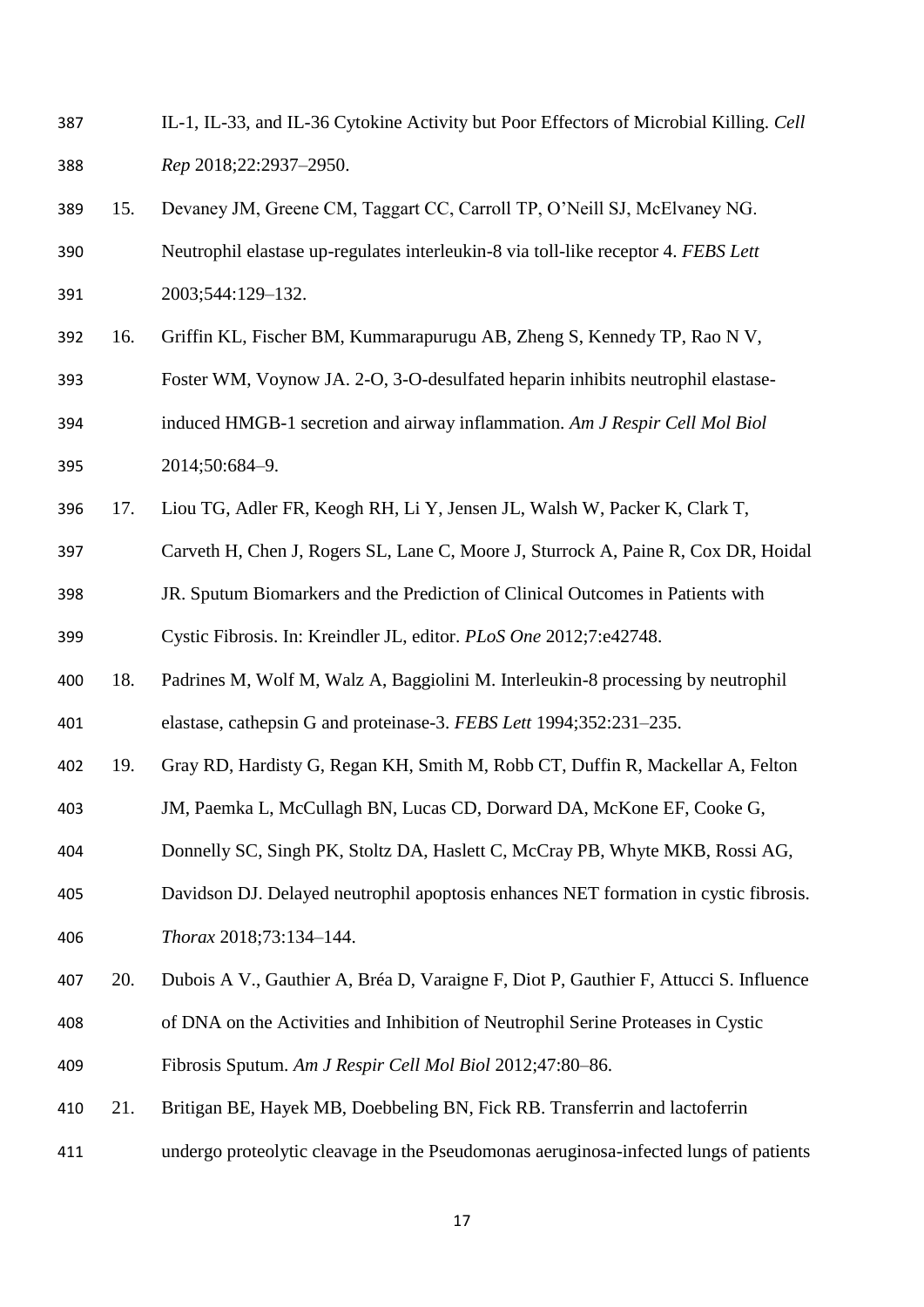- with cystic fibrosis. *Infect Immun* 1993;61:5049–55.
- 22. Nordin SL, Jovic S, Kurut A, Andersson C, Gela A, Bjartell A, Mörgelin M, Olin AI,
- Lund M, Egesten A. High Expression of Midkine in the Airways of Patients with Cystic Fibrosis. *Am J Respir Cell Mol Biol* 2013;49:935–942.
- 23. Rubio F, Cooley J, Accurso FJ, Remold-O'Donnell E. Linkage of neutrophil serine
- proteases and decreased surfactant protein-A (SP-A) levels in inflammatory lung

disease. *Thorax* 2004;59:318–23.

- 24. Fischer BM, Domowicz DAL, Zheng S, Carter JL, McElvaney NG, Taggart C,
- Lehmann JR, Voynow JA, Ghio AJ. Neutrophil elastase increases airway epithelial nonheme iron levels. *Clin Transl Sci* 2009;2:333–9.
- 25. Ghio AJ, Roggli VL, Soukup JM, Richards JH, Randell SH, Muhlebach MS. Iron
- accumulates in the lavage and explanted lungs of cystic fibrosis patients. *J Cyst Fibros* 2013;12:390–398.
- 26. Garratt LW, Sutanto EN, Ling K-M, Looi K, Iosifidis T, Martinovich KM, Shaw NC,
- Kicic-Starcevich E, Knight DA, Ranganathan S, Stick SM, Kicic A, Australian
- Respiratory Early Surveillance Team for Cystic Fibrosis (AREST CF). Matrix
- metalloproteinase activation by free neutrophil elastase contributes to bronchiectasis

progression in early cystic fibrosis. *Eur Respir J* 2015;46:384–394.

- 27. Guyot N, Wartelle J, Malleret L, Todorov AA, Devouassoux G, Pacheco Y, Jenne DE,
- Belaaouaj A. Unopposed Cathepsin G, Neutrophil Elastase, and Proteinase 3 Cause
- Severe Lung Damage and Emphysema. *Am J Pathol* 2014;184:2197–2210.
- 28. Wielpütz M, Eichinger M, Biederer J, Wege S, Stahl M, Sommerburg O, Mall M,
- Kauczor H, Puderbach M. Imaging of Cystic Fibrosis Lung Disease and Clinical
- Interpretation. *RöFo - Fortschritte auf dem Gebiet der Röntgenstrahlen und der*
- *Bildgeb Verfahren* 2016;188:834–845.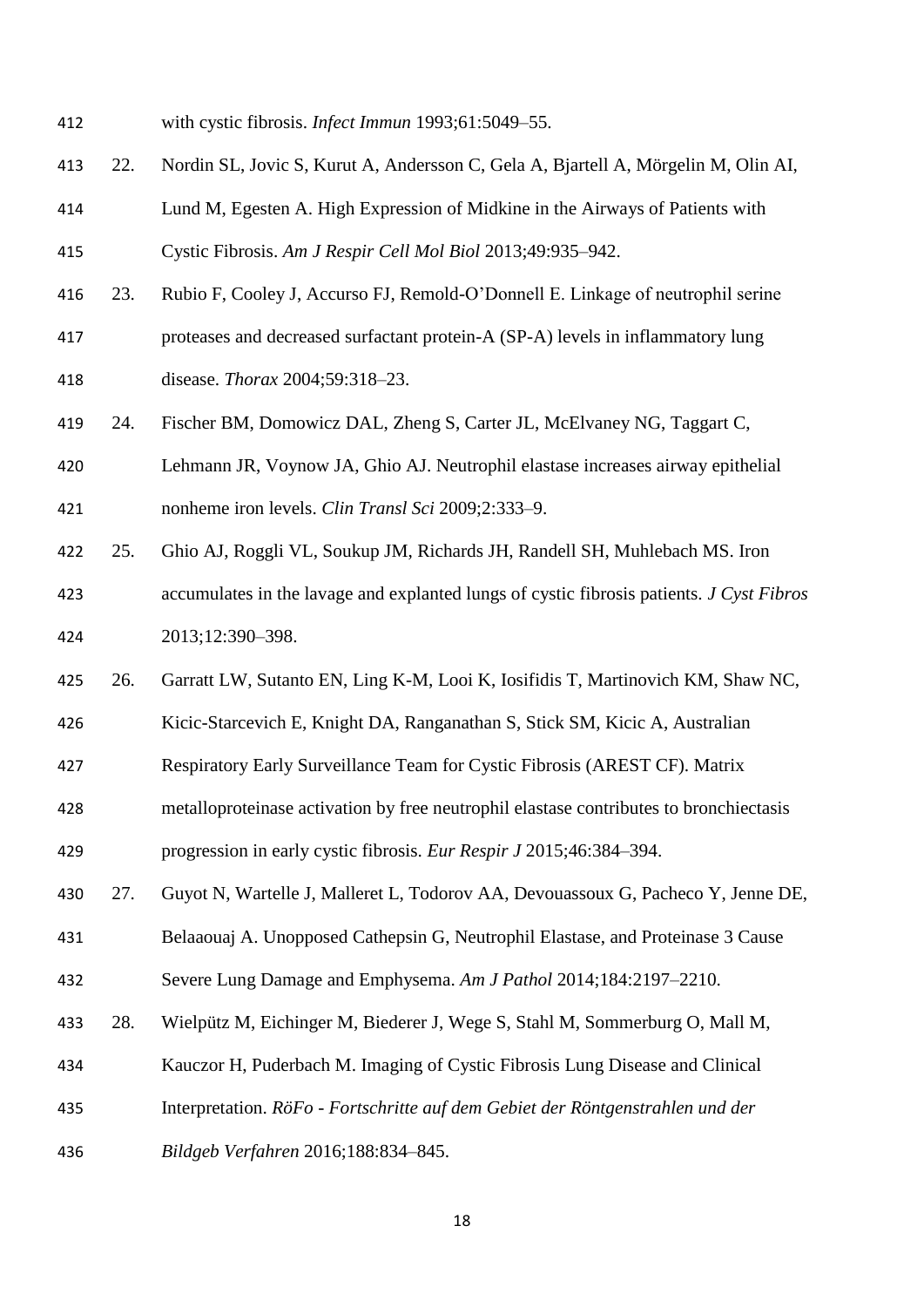| 438 |     | A, Levine RL, Taggart CC. Decreased levels of secretory leucoprotease inhibitor in the  |
|-----|-----|-----------------------------------------------------------------------------------------|
| 439 |     | Pseudomonas-infected cystic fibrosis lung are due to neutrophil elastase degradation. J |
| 440 |     | Immunol 2009;183:8148-56.                                                               |
| 441 | 30. | Owen CA, Campbell MA, Sannes PL, Boukedes SS, Campbell EJ. Cell surface-bound           |
| 442 |     | elastase and cathepsin G on human neutrophils: a novel, non-oxidative mechanism by      |
| 443 |     | which neutrophils focus and preserve catalytic activity of serine proteinases. J Cell   |
| 444 |     | Biol 1995;131:775-789.                                                                  |
| 445 | 31. | Gehrig S, Mall MA, Schultz C. Spatially Resolved Monitoring of Neutrophil Elastase      |
| 446 |     | Activity with Ratiometric Fluorescent Reporters. Angew Chemie Int Ed 2012;51:6258-      |
| 447 |     | 6261.                                                                                   |
| 448 | 32. | Dittrich AS, Kühbandner I, Gehrig S, Rickert-Zacharias V, Twigg M, Wege S, Taggart      |
| 449 |     | CC, Herth F, Schultz C, Mall MA. Elastase activity on sputum neutrophils correlates     |
| 450 |     | with severity of lung disease in cystic fibrosis. Eur Respir J 2018;51:1701910.         |
| 451 | 33. | Gehrig S, Duerr J, Weitnauer M, Wagner CJ, Graeber SY, Schatterny J, Hirtz S,           |
| 452 |     | Belaaouaj A, Dalpke AH, Schultz C, Mall MA. Lack of Neutrophil Elastase Reduces         |
| 453 |     | Inflammation, Mucus Hypersecretion, and Emphysema, but Not Mucus Obstruction, in        |
| 454 |     | Mice with Cystic Fibrosis-like Lung Disease. Am J Respir Crit Care Med                  |
| 455 |     | 2014;189:1082-1092.                                                                     |
| 456 | 34. | Park J-A, Sharif AS, Shiomi T, Kobzik L, Kasahara DI, Tschumperlin DJ, Voynow J,        |
| 457 |     | Drazen JM. Human neutrophil elastase-mediated goblet cell metaplasia is attenuated in   |
| 458 |     | TACE-deficient mice. Am J Physiol Cell Mol Physiol 2013;304:L701-L707.                  |
| 459 | 35. | Shao MXG, Nadel JA. Neutrophil elastase induces MUC5AC mucin production in              |
| 460 |     | human airway epithelial cells via a cascade involving protein kinase C, reactive        |
| 461 |     | oxygen species, and TNF-alpha-converting enzyme. J Immunol 2005;175:4009-16.            |
|     |     |                                                                                         |

29. Weldon S, McNally P, McElvaney NG, Elborn JS, McAuley DF, Wartelle J, Belaaouaj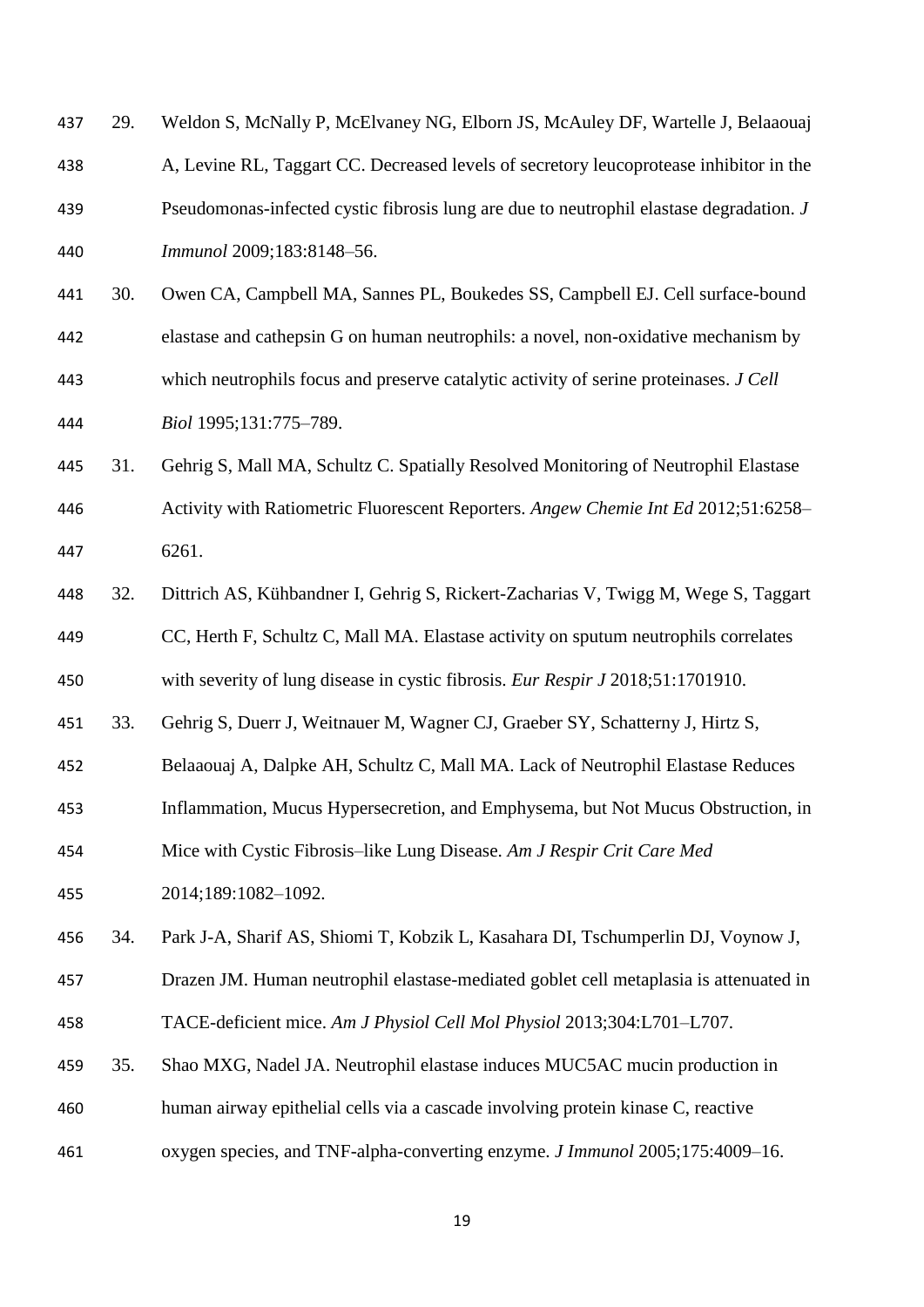| 462 | 36. | Bingle L, Richards RJ, Fox B, Masek L, Guz A, Tetley TD. Susceptibility of lung           |
|-----|-----|-------------------------------------------------------------------------------------------|
| 463 |     | epithelium to neutrophil elastase: protection by native inhibitors. <i>Mediat Inn Amm</i> |
| 464 |     | 1997;6:345-354.                                                                           |

- 37. Le Gars M, Descamps D, Roussel D, Saussereau E, Guillot L, Ruffin M, Tabary O,
- Hong SS, Boulanger P, Paulais M, Malleret L, Belaaouaj A, Edelman A, Huerre M,
- Chignard M, Sallenave JM. Neutrophil elastase degrades cystic fibrosis
- transmembrane conductance regulator via calpains and disables channel function in vitro and in vivo. *Am J Respir Crit Care Med* 2013;187:170–179.
- 38. Caldwell RA, Boucher RC, Stutts MJ. Neutrophil elastase activates near-silent
- 471 epithelial Na<sup>+</sup> channels and increases airway epithelial Na<sup>+</sup> transport. *Am J Physiol*
- *Cell Mol Physiol* 2005;288:L813–L819.
- 39. Mall M, Grubb BR, Harkema JR, O'Neal WK, Boucher RC. Increased airway epithelial Na+ absorption produces cystic fibrosis-like lung disease in mice. *Nat Med* 2004;10:487–493.
- 40. Kirschke H, Wiederanders B, Brömme D, Rinne A. Cathepsin S from bovine spleen. Purification, distribution, intracellular localization and action on proteins. *Biochem J*
- 1989;264:467–73.
- 41. Reddy VY, Zhang QY, Weiss SJ. Pericellular mobilization of the tissue-destructive cysteine proteinases, cathepsins B, L, and S, by human monocyte-derived
- macrophages. *Proc Natl Acad Sci U S A* 1995;92:3849–53.
- 42. Rogan MP, Taggart CC, Greene CM, Murphy PG, O'Neill SJ, McElvaney NG. Loss
- of Microbicidal Activity and Increased Formation of Biofilm Due to Decreased
- Lactoferrin Activity in Patients with Cystic Fibrosis. *J Infect Dis* 2004;190:1245–1253.
- 43. Andrault P-M, Samsonov SA, Weber G, Coquet L, Nazmi K, Bolscher JGM,
- Lalmanach A-C, Jouenne T, Brömme D, Pisabarro MT, Lalmanach G, Lecaille F.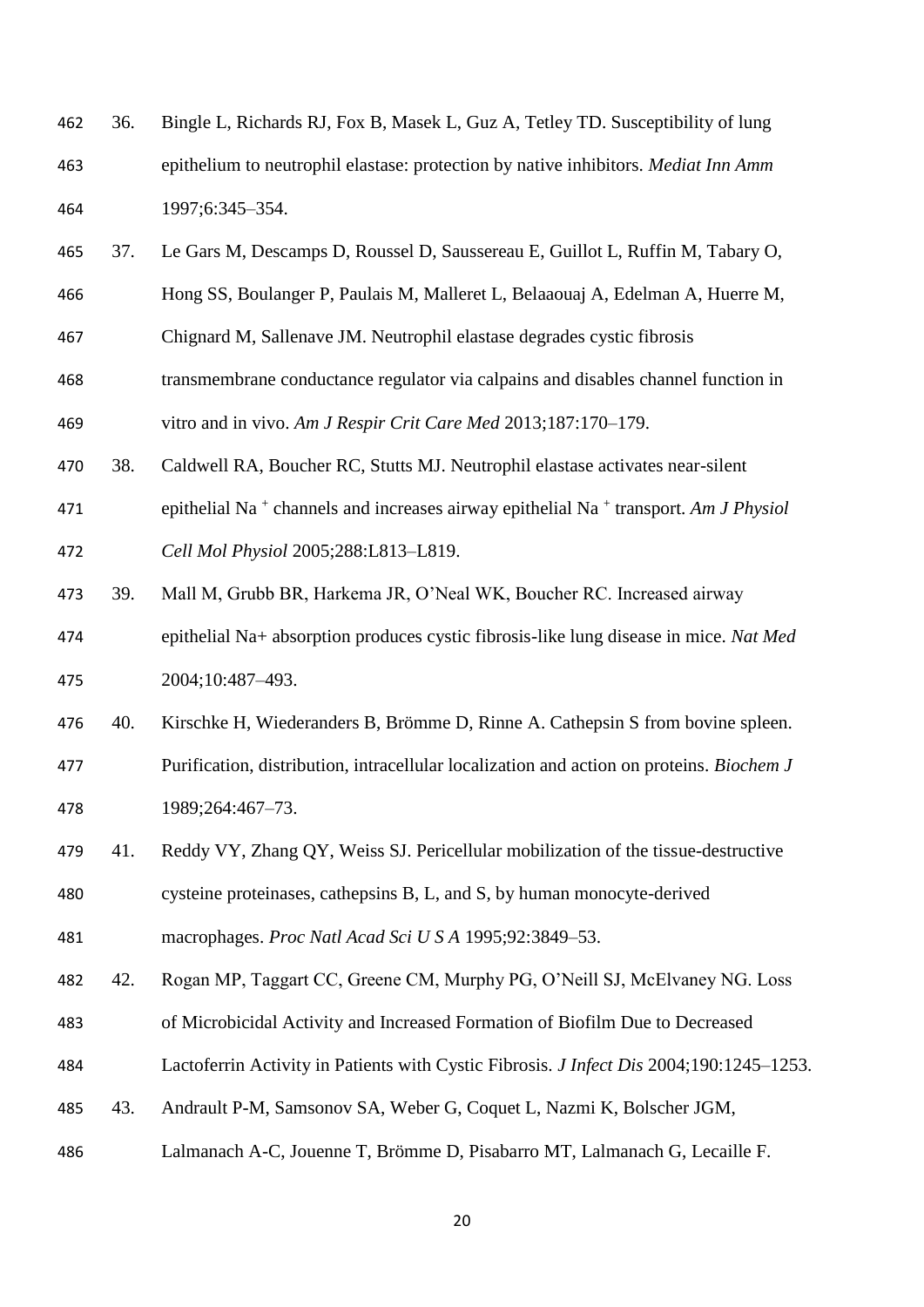| 487 |     | Antimicrobial Peptide LL-37 Is Both a Substrate of Cathepsins S and K and a                  |
|-----|-----|----------------------------------------------------------------------------------------------|
| 488 |     | Selective Inhibitor of Cathepsin L. Biochemistry 2015;54:2785-2798.                          |
| 489 | 44. | Lecaille F, Naudin C, Sage J, Joulin-Giet A, Courty A, Andrault P-M, Veldhuizen              |
| 490 |     | RAW, Possmayer F, Lalmanach G. Specific cleavage of the lung surfactant protein A            |
| 491 |     | by human cathepsin S may impair its antibacterial properties. Int J Biochem Cell Biol        |
| 492 |     | 2013;45:1701-1709.                                                                           |
| 493 | 45. | Taggart CC, Greene CM, Smith SG, Levine RL, McCray PB, O'Neill S, McElvaney                  |
| 494 |     | NG. Inactivation of human beta-defensins 2 and 3 by elastolytic cathepsins. <i>J Immunol</i> |
| 495 |     | 2003;171:931-7.                                                                              |
| 496 | 46. | Repnik U, Starr AE, Overall CM, Turk B. Cysteine Cathepsins Activate ELR                     |
| 497 |     | Chemokines and Inactivate Non-ELR Chemokines. J Biol Chem 2015;290:13800-11.                 |
| 498 | 47. | Weldon S, McNally P, McAuley DF, Oglesby IK, Wohlford-Lenane CL, Bartlett JA,                |
| 499 |     | Scott CJ, McElvaney NG, Greene CM, McCray PB, Taggart CC. miR-31                             |
| 500 |     | Dysregulation in Cystic Fibrosis Airways Contributes to Increased Pulmonary                  |
| 501 |     | Cathepsin S Production. Am J Respir Crit Care Med 2014;190:165-174.                          |
| 502 | 48. | Small DM, Brown RR, Doherty DF, Abladey A, Zhou-Suckow Z, Delaney RJ,                        |
| 503 |     | Kerrigan L, Dougan CM, Borensztajn KS, Holsinger L, Booth R, Scott CJ, López-                |
| 504 |     | Campos G, Elborn JS, Mall MA, Weldon S, Taggart CC. Targeting of cathepsin S                 |
| 505 |     | reduces cystic fibrosis-like lung disease. Eur Respir J 2019;53:1801523.                     |
| 506 | 49. | Tan C Da, Hobbs C, Sameni M, Sloane BF, Stutts MJ, Tarran R. Cathepsin B                     |
| 507 |     | contributes to Na+ hyperabsorption in cystic fibrosis airway epithelial cultures. J          |
| 508 |     | Physiol 2014;592:5251-5268.                                                                  |
| 509 | 50. | Haerteis S, Krappitz M, Bertog M, Krappitz A, Baraznenok V, Henderson I, Lindström           |
| 510 |     | E, Murphy JE, Bunnett NW, Korbmacher C. Proteolytic activation of the epithelial             |
| 511 |     | sodium channel (ENaC) by the cysteine protease cathepsin-S. Pflügers Arch - Eur J            |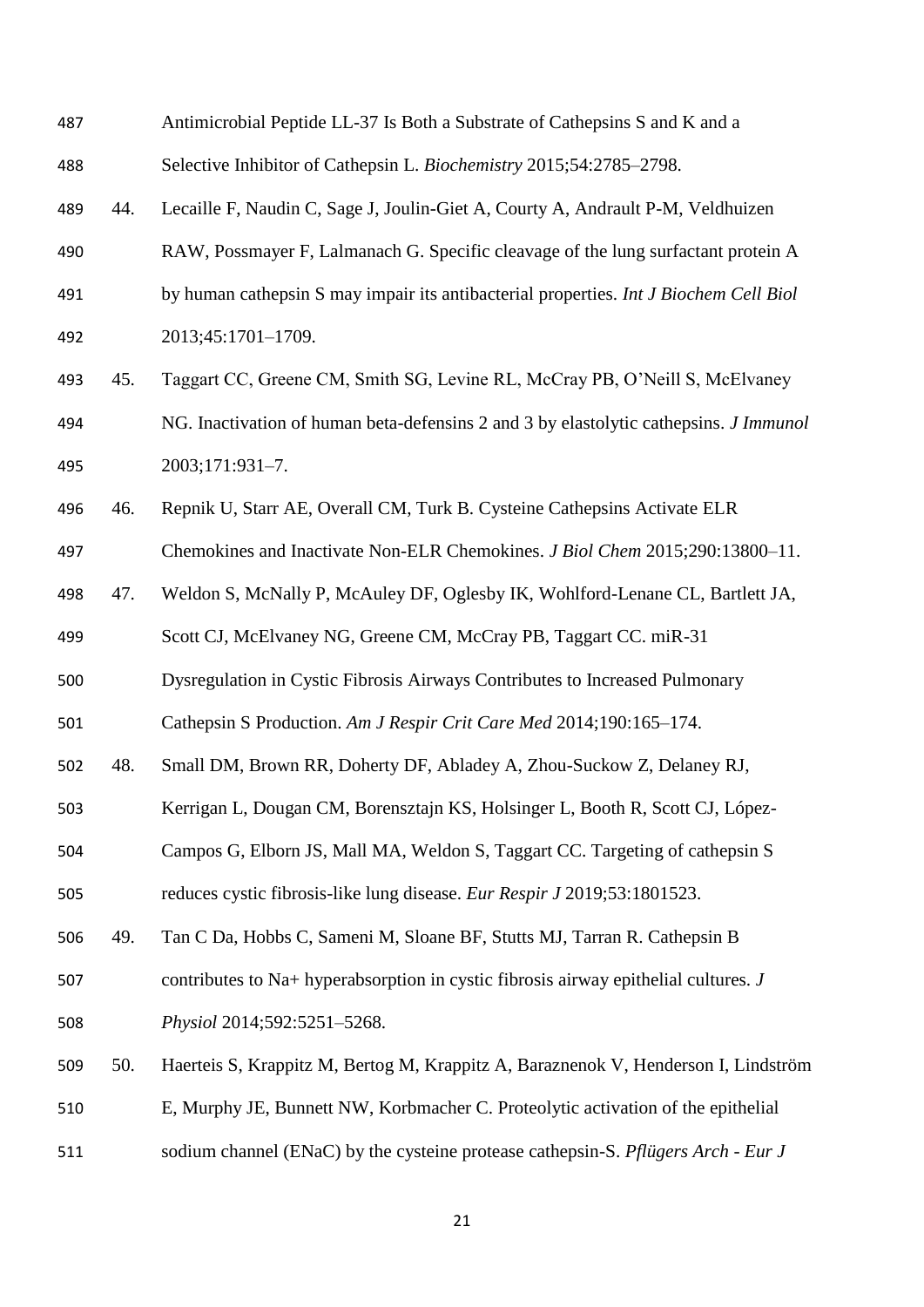*Physiol* 2012;464:353–365.

- 51. Greenlee KJ, Werb Z, Kheradmand F. Matrix metalloproteinases in lung: multiple,
- multifarious, and multifaceted. *Physiol Rev* 2007;87:69–98.
- 52. Bonnans C, Chou J, Werb Z. Remodelling the extracellular matrix in development and disease. *Nat Rev Mol Cell Biol* 2014;15:786–801.
- 53. Gaggar A, Hector A, Bratcher PE, Mall MA, Griese M, Hartl D. The role of matrix
- metalloproteinases in cystic fibrosis lung disease. *Eur Respir J* 2011;38:721–7.
- 54. Akthar S, Patel DF, Beale RC, Peiró T, Xu X, Gaggar A, Jackson PL, Blalock JE,
- Lloyd CM, Snelgrove RJ. Matrikines are key regulators in modulating the amplitude of
- lung inflammation in acute pulmonary infection. *Nat Commun* 2015;6:8423.
- 55. Turnbull AR, Pyle CJ, Patel DF, Jackson PL, Hilliard TN, Regamey N, Tan H-L,
- Brown S, Thursfield R, Short C, Mc Fie M, Alton EWFW, Gaggar A, Blalock JE,
- Lloyd CM, Bush A, Davies JC, Snelgrove RJ. Abnormal pro-gly-pro pathway and
- airway neutrophilia in pediatric cystic fibrosis. *J Cyst Fibros*
- 2019;doi:10.1016/J.JCF.2019.05.017.
- 56. Van den Steen PE, Proost P, Wuyts A, Van Damme J, Opdenakker G. Neutrophil
- gelatinase B potentiates interleukin-8 tenfold by aminoterminal processing, whereas it
- degrades CTAP-III, PF-4, and GRO-alpha and leaves RANTES and MCP-2 intact.
- *Blood* 2000;96:2673–81.
- 57. Trojanek JB, Cobos-Correa A, Diemer S, Kormann M, Schubert SC, Zhou-Suckow Z,
- Agrawal R, Duerr J, Wagner CJ, Schatterny J, Hirtz S, Sommerburg O, Hartl D,
- Schultz C, Mall MA. Airway Mucus Obstruction Triggers Macrophage Activation and
- Matrix Metalloproteinase 12–Dependent Emphysema. *Am J Respir Cell Mol Biol* 2014;51:709–720.
- 58. McMahan RS, Birkland TP, Smigiel KS, Vandivort TC, Rohani MG, Manicone AM,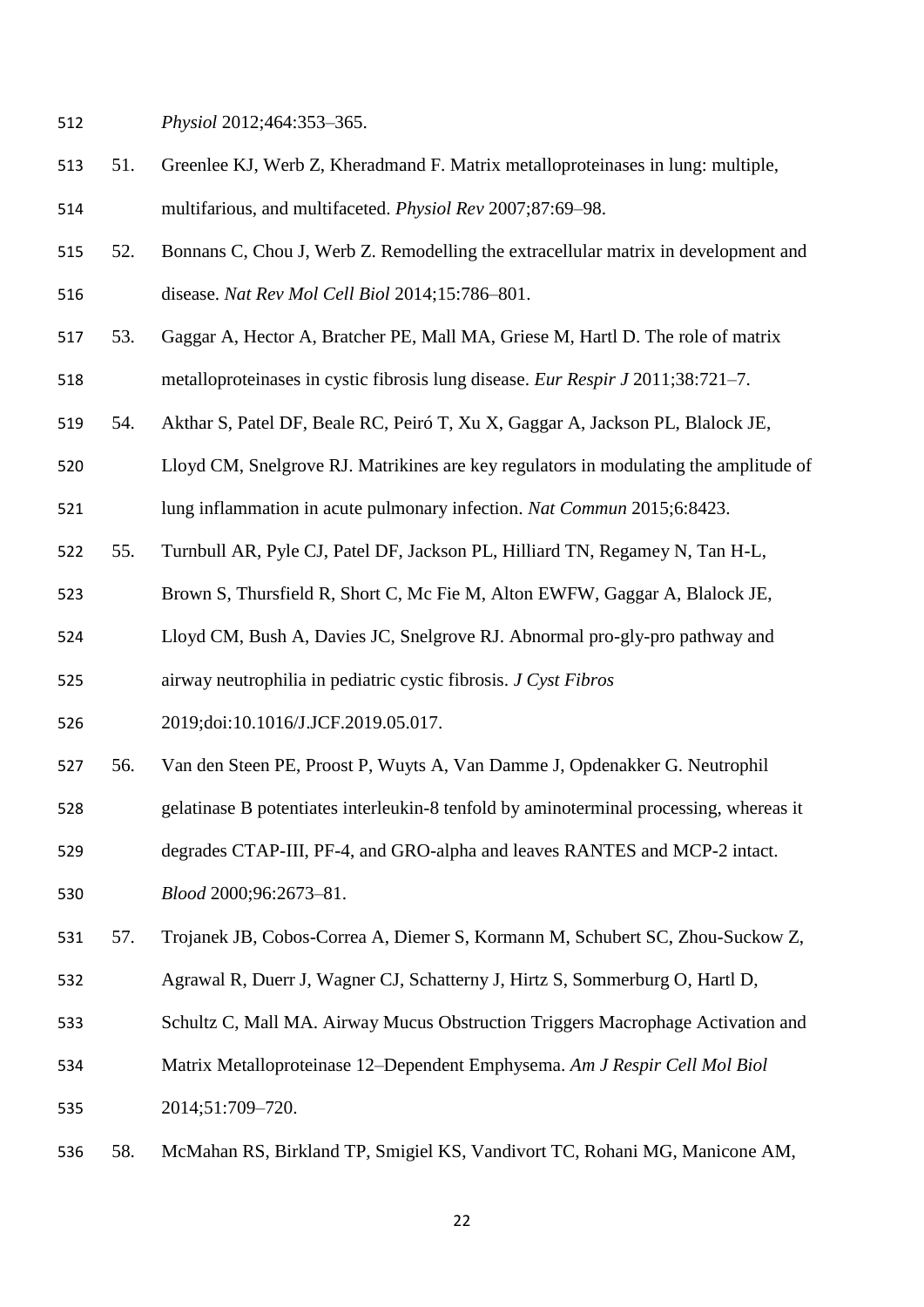| 537 |     | McGuire JK, Gharib SA, Parks WC. Stromelysin-2 (MMP10) Moderates Inflammation           |
|-----|-----|-----------------------------------------------------------------------------------------|
| 538 |     | by Controlling Macrophage Activation. <i>J Immunol</i> 2016;197:899–909.                |
| 539 | 59. | Kummarapurugu AB, Afosah DK, Sankaranarayanan NV, Navaz Gangji R, Zheng S,              |
| 540 |     | Kennedy T, Rubin BK, Voynow JA, Desai UR. Molecular principles for heparin              |
| 541 |     | oligosaccharide-based inhibition of neutrophil elastase in cystic fibrosis. J Biol Chem |
| 542 |     | 2018;293:12480-12490.                                                                   |
| 543 | 60. | Chapman KR, Burdon JGW, Piitulainen E, Sandhaus RA, Seersholm N, Stocks JM,             |
| 544 |     | Stoel BC, Huang L, Yao Z, Edelman JM, McElvaney NG, RAPID Trial Study Group.            |
| 545 |     | Intravenous augmentation treatment and lung density in severe $\alpha$ l antitrypsin    |
| 546 |     | deficiency (RAPID): a randomised, double-blind, placebo-controlled trial. Lancet        |
| 547 |     | 2015;386:360-368.                                                                       |
| 548 | 61. | Brennan S. Revisiting 1-antitrypsin therapy in cystic fibrosis: can it still offer      |
| 549 |     | promise? Eur Respir J 2006;29:229-230.                                                  |
| 550 | 62. | Camper N, Glasgow AMA, Osbourn M, Quinn DJ, Small DM, McLean DT, Lundy                  |
| 551 |     | FT, Elborn JS, McNally P, Ingram RJ, Weldon S, Taggart CC. A secretory leukocyte        |
| 552 |     | protease inhibitor variant with improved activity against lung infection. Mucosal       |
| 553 |     | Immunol 2016;9:669-676.                                                                 |
| 554 | 63. | Scott CJ, Taggart CC. Biologic protease inhibitors as novel therapeutic agents.         |
| 555 |     | Biochimie 2010;92:1681-1688.                                                            |
| 556 | 64. | Polverino E, Rosales-Mayor E, Dale GE, Dembowsky K, Torres A. The Role of               |
| 557 |     | Neutrophil Elastase Inhibitors in Lung Diseases. Chest 2017;152:249-262.                |
| 558 | 65. | Hirche TO, Benabid R, Deslee G, Gangloff S, Achilefu S, Guenounou M, Lebargy F,         |
| 559 |     | Hancock RE, Belaaouaj A. Neutrophil elastase mediates innate host protection against    |
| 560 |     | Pseudomonas aeruginosa. J Immunol 2008;181:4945-54.                                     |
| 561 | 66. | Hahn I, Klaus A, Janze A-K, Steinwede K, Ding N, Bohling J, Brumshagen C, Serrano       |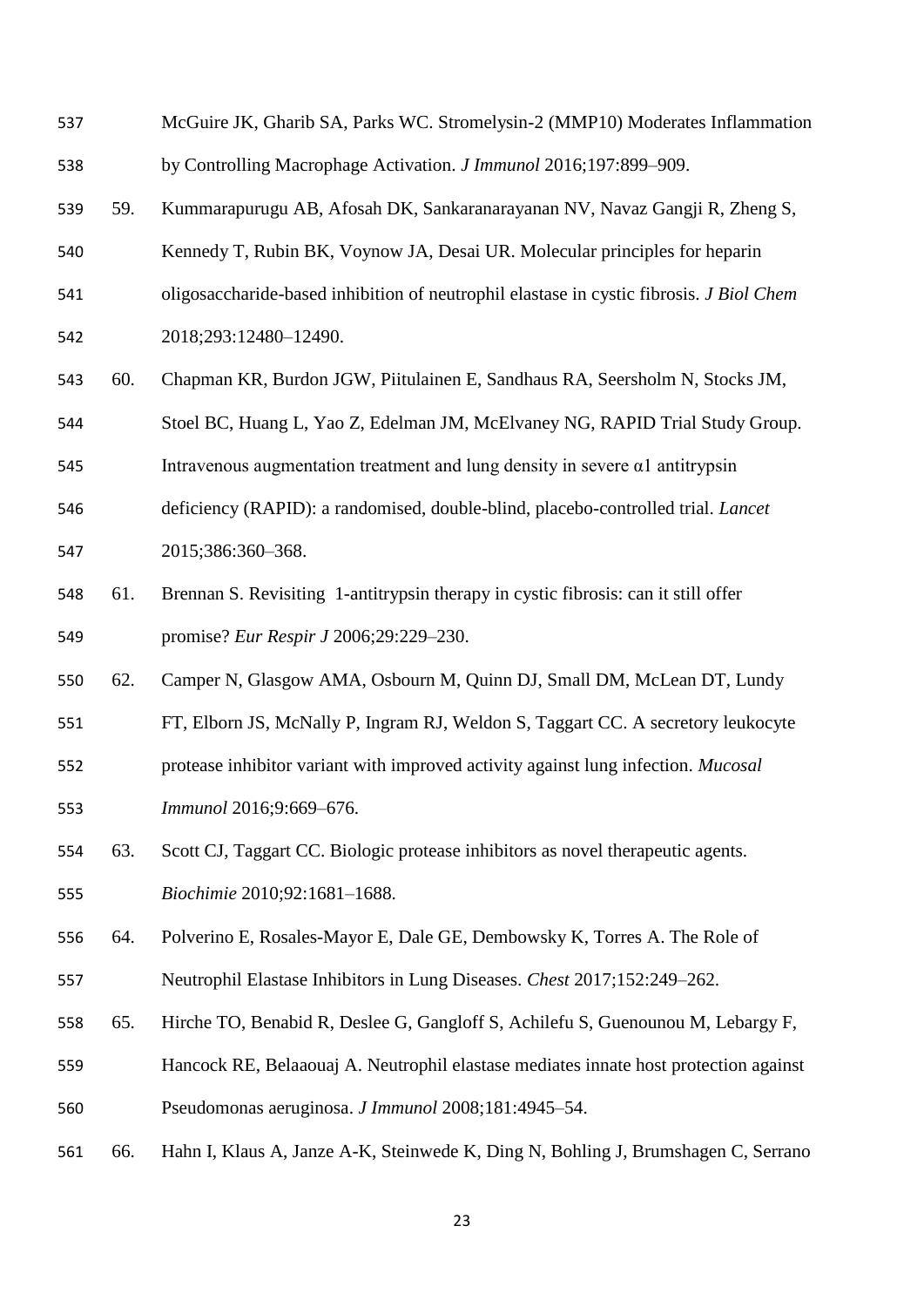| 562 |     | H, Gauthier F, Paton JC, Welte T, Maus UA. Cathepsin G and Neutrophil Elastase       |  |
|-----|-----|--------------------------------------------------------------------------------------|--|
| 563 |     | Play Critical and Nonredundant Roles in Lung-Protective Immunity against             |  |
| 564 |     | Streptococcus pneumoniae in Mice. In: Weiser JN, editor. Infect Immun                |  |
| 565 |     | 2011;79:4893-4901.                                                                   |  |
| 566 | 67. | Shute JK, Calzetta L, Cardaci V, di Toro S, Page CP, Cazzola M. Inhaled nebulised    |  |
| 567 |     | unfractionated heparin improves lung function in moderate to very severe COPD: A     |  |
| 568 |     | pilot study. Pulm Pharmacol Ther 2018;48:88-96.                                      |  |
| 569 | 68. | Rao N V., Argyle B, Xu X, Reynolds PR, Walenga JM, Prechel M, Prestwich GD,          |  |
| 570 |     | MacArthur RB, Walters BB, Hoidal JR, Kennedy TP. Low anticoagulant heparin           |  |
| 571 |     | targets multiple sites of inflammation, suppresses heparin-induced thrombocytopenia, |  |
| 572 |     | and inhibits interaction of RAGE with its ligands. Am J Physiol Physiol              |  |
| 573 |     | 2010;299:C97-C110.                                                                   |  |
| 574 | 69. | Xu X, Abdalla T, Bratcher PE, Jackson PL, Sabbatini G, Wells JM, Lou X-Y, Quinn      |  |
| 575 |     | R, Blalock JE, Clancy JP, Gaggar A. Doxycycline improves clinical outcomes during    |  |
| 576 |     | cystic fibrosis exacerbations. Eur Respir J 2017;49:1601102.                         |  |
| 577 | 70. | Fonović M, Turk B. Cysteine cathepsins and extracellular matrix degradation. Biochim |  |
| 578 |     | Biophys Acta - Gen Subj 2014;1840:2560-2570.                                         |  |
| 579 | 71. | Heuberger DM, Schuepbach RA. Protease-activated receptors (PARs): mechanisms of      |  |
| 580 |     | action and potential therapeutic modulators in PAR-driven inflammatory diseases.     |  |
| 581 |     | Thromb J 2019;17:4.                                                                  |  |
|     |     |                                                                                      |  |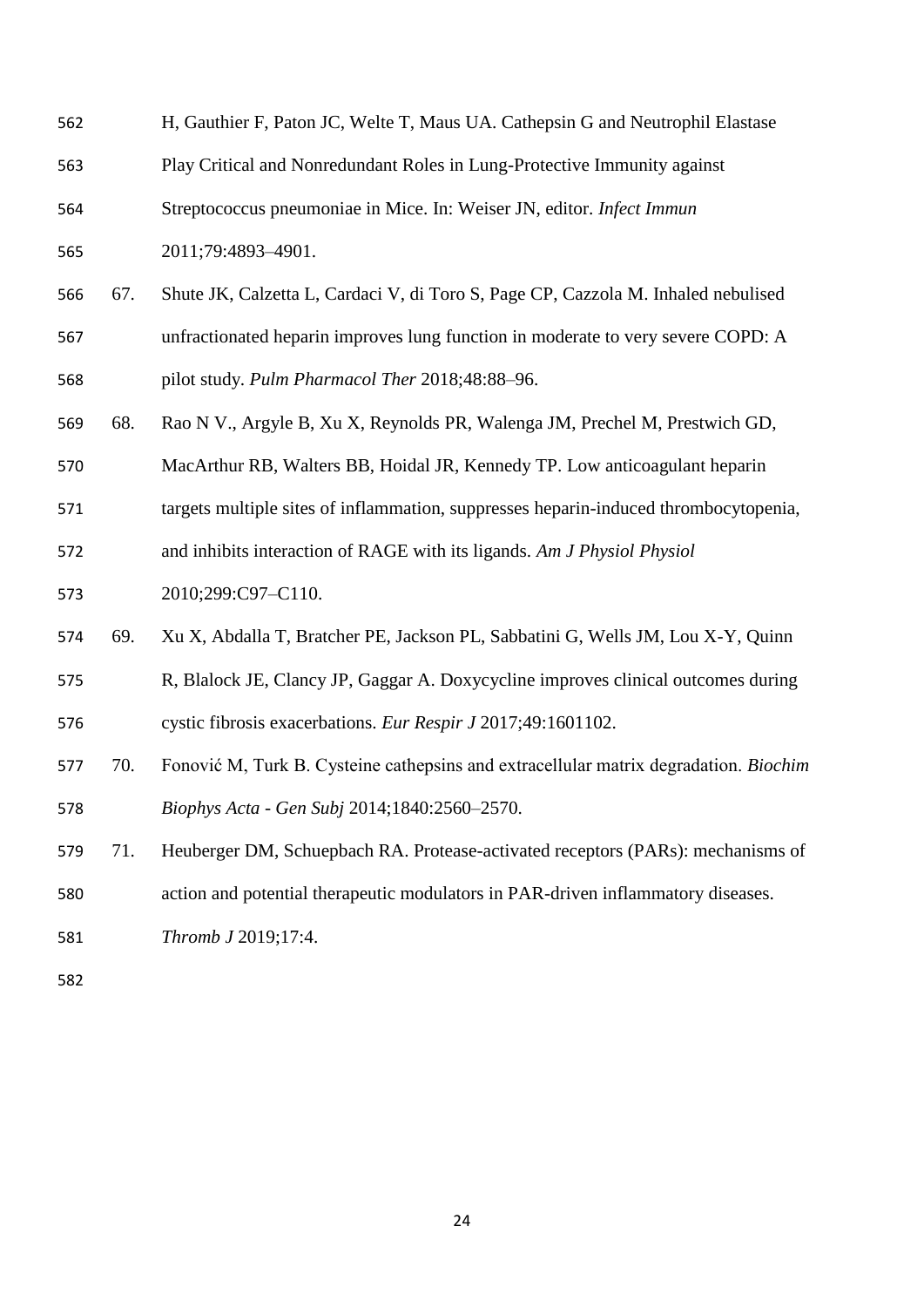**Figure legends**

 **Figure 1. A model of the cystic fibrosis (CF) airway and associated protease-mediated pathologies.** A healthy airway maintains a thin layer of well-hydrated mucus covering the airway surface. Invading pathogens and particulates are trapped and subsequently removed from the airway by mucociliary clearance. In CF airways, malfunction of cystic fibrosis transmembrane conductance regulator (CFTR) anion channels and increased activity of epithelial sodium channels (ENaC) results in airway surface dehydration, altered viscoelastic properties of airway mucus and impaired mucociliary clearance, which makes the airway susceptible to chronic infection and inflammation. Neutrophils recruited to the airway, along with macrophages and epithelial cells, secrete proteases which aggravate key aspects of the pathophysiology of CF. Active proteases compromise the structural integrity of the airway through the degradation of elastin and collagen, leading to bronchiectasis. In addition, other protease roles in CF include *(top to bottom)*: the enhancement of mucin/mucus production and secretion; the activation of protease-activated receptors (PARs) leading to pro-inflammatory signalling; the *trans-*activation of other proteases by cleaving pro-domains and degrading cognate antiproteases; the aggravation of basic CF ion transport defects by the proteolytic degradation of CFTR and activation of ENaC and; the cleavage of various host protein substrates precipitating either activation (in the case of some pro-inflammatory cytokines) or inactivation (in the case of some antimicrobial peptides and surfactant proteins).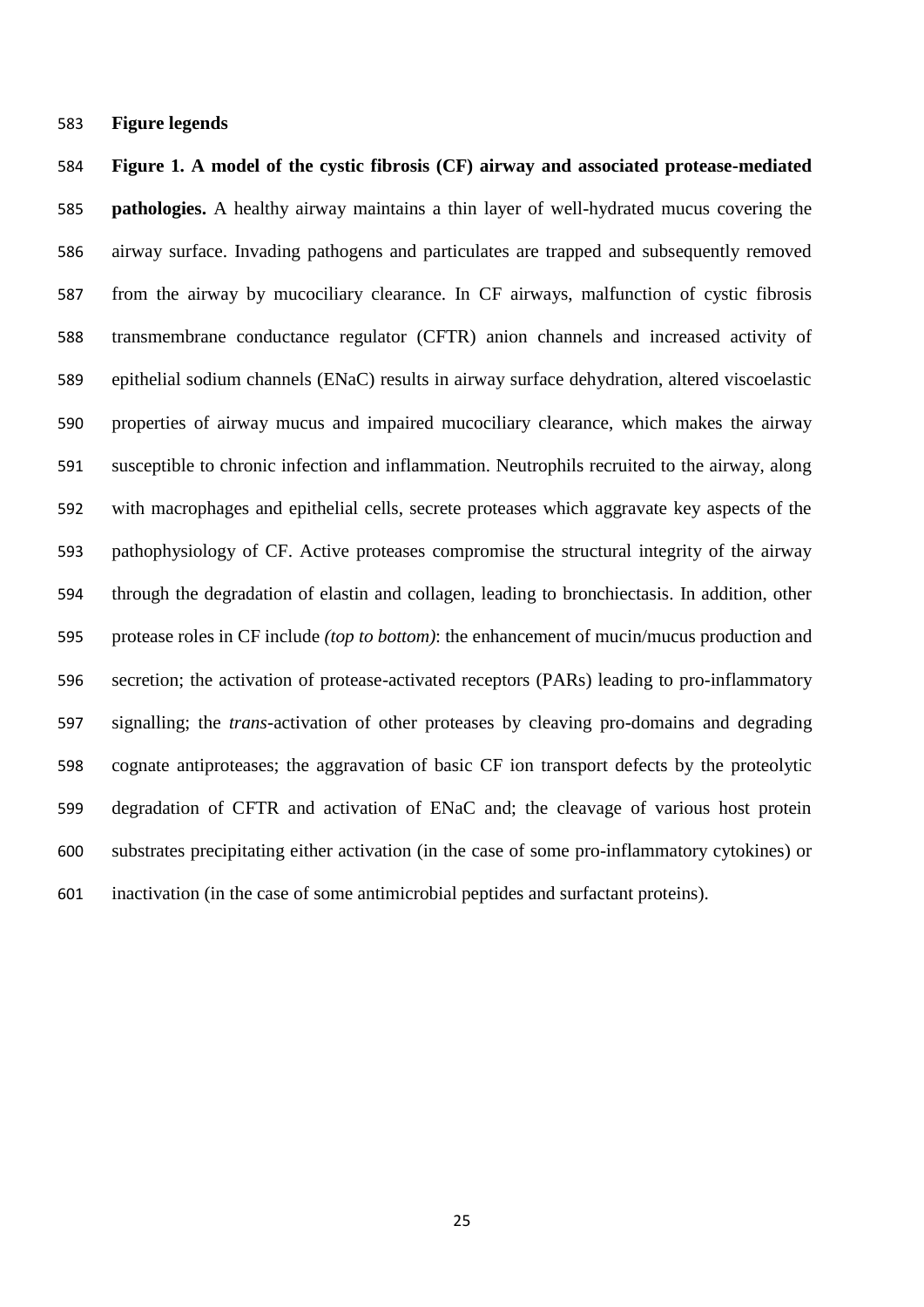- **Figures**
- Figure 1.